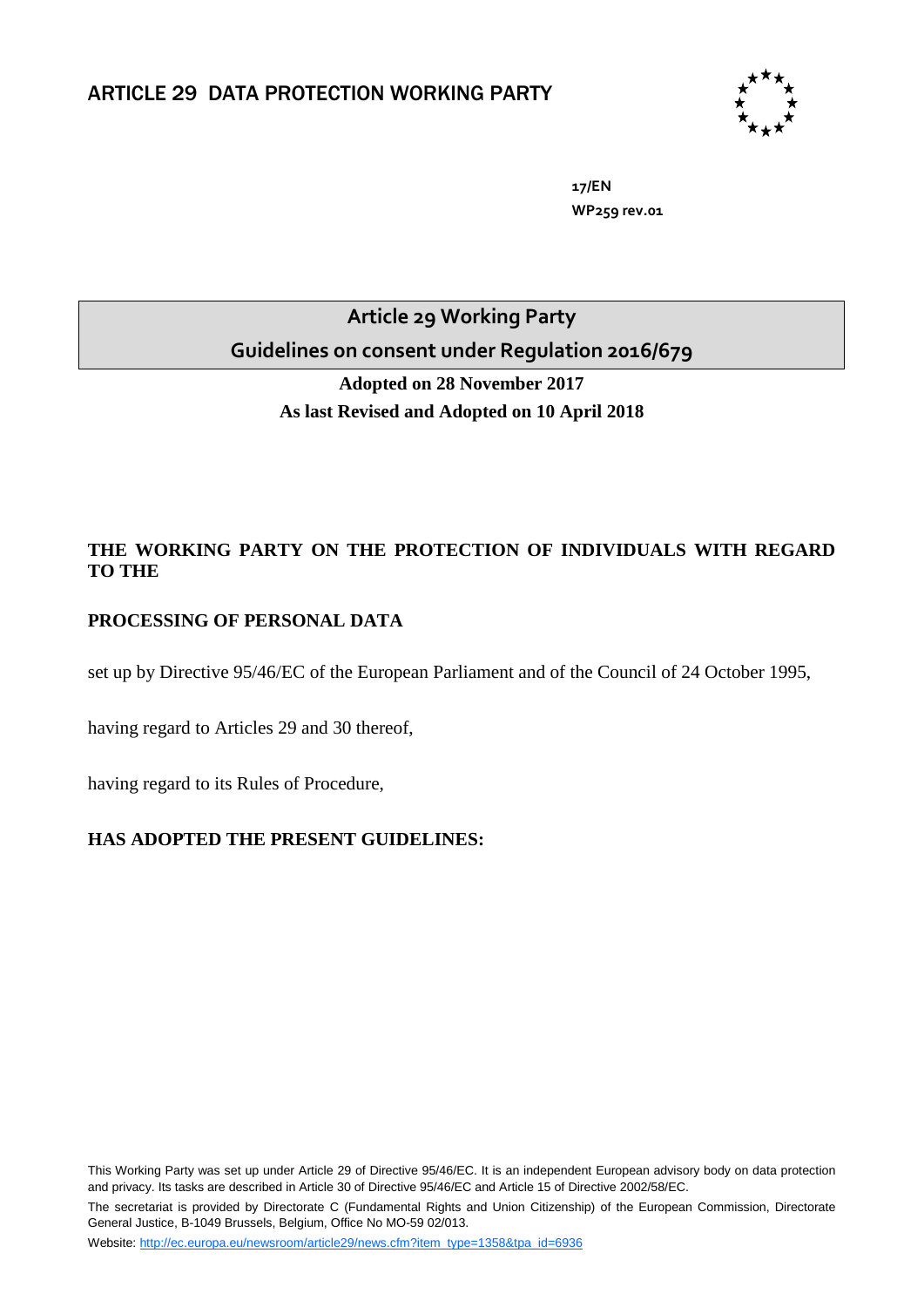# Contents

| 1.   |        |        |  |  |  |
|------|--------|--------|--|--|--|
| 2.   |        |        |  |  |  |
| 3.   |        |        |  |  |  |
|      |        | 3.1.   |  |  |  |
|      |        | 3.1.1. |  |  |  |
|      |        | 3.1.2. |  |  |  |
|      | 3.1.3. |        |  |  |  |
|      |        | 3.1.4. |  |  |  |
|      |        | 3.2.   |  |  |  |
|      |        | 3.3.   |  |  |  |
|      |        | 3.3.1. |  |  |  |
|      |        | 3.3.2. |  |  |  |
|      |        | 3.4.   |  |  |  |
| 4.   |        |        |  |  |  |
| 5.   |        |        |  |  |  |
|      |        | 5.1.   |  |  |  |
|      |        | 5.2.   |  |  |  |
| 6.   |        |        |  |  |  |
| 7.   |        |        |  |  |  |
| 7.1. |        |        |  |  |  |
|      |        | 7.1.1. |  |  |  |
|      | 7.1.2. |        |  |  |  |
|      |        | 7.1.3. |  |  |  |
|      |        | 7.1.4. |  |  |  |
|      |        | 7.2.   |  |  |  |
|      |        | 7.3.   |  |  |  |
| 8.   |        |        |  |  |  |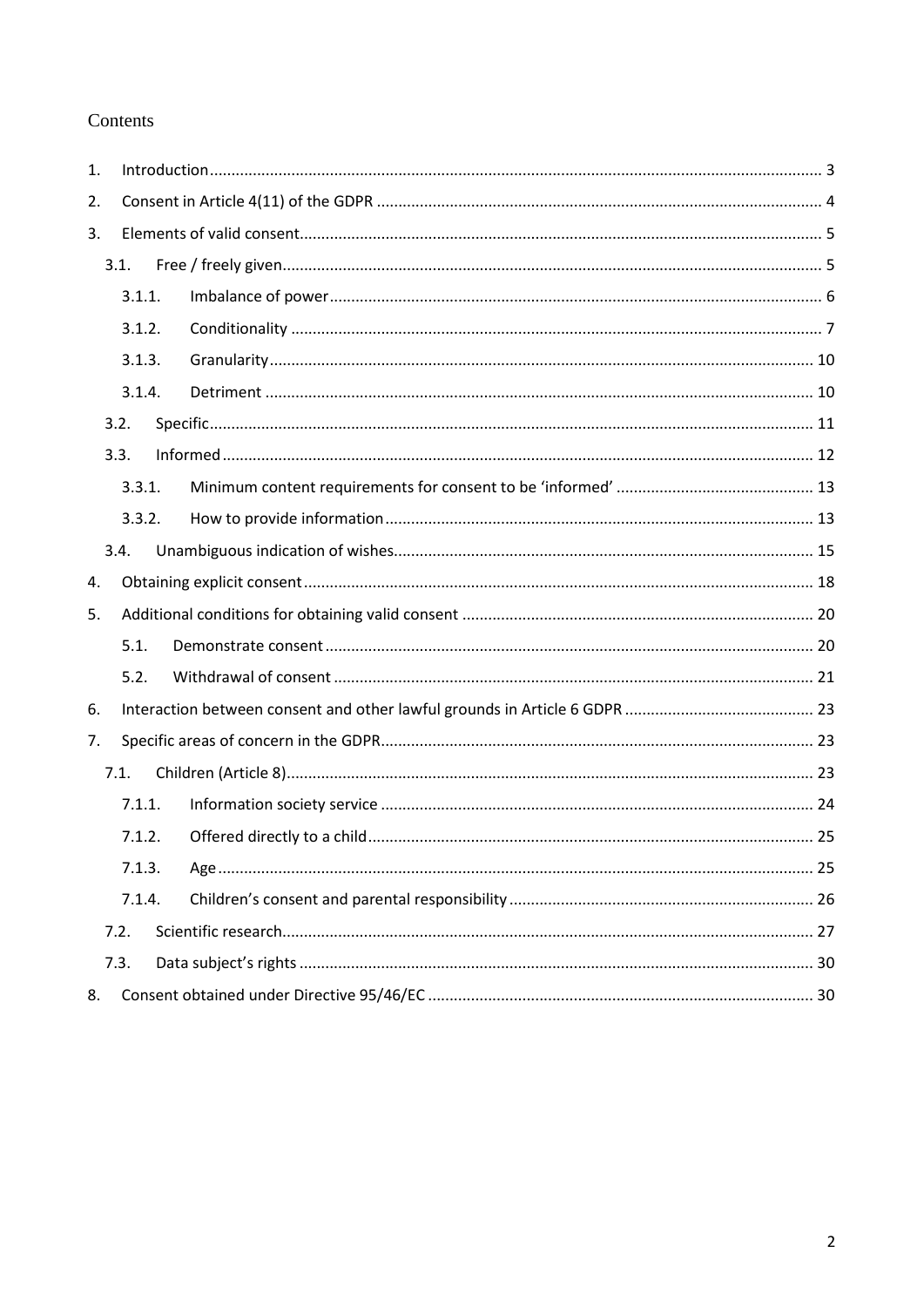## <span id="page-2-0"></span>**1. Introduction**

These Guidelines provide a thorough analysis of the notion of consent in Regulation 2016/679, the General Data Protection Regulation (hereafter: GDPR). The concept of consent as used in the Data Protection Directive (hereafter: Directive 95/46/EC) and in the e-Privacy Directive to date, has evolved. The GDPR provides further clarification and specification of the requirements for obtaining and demonstrating valid consent. These Guidelines focus on these changes, providing practical guidance to ensure compliance with the GDPR and building upon Opinion 15/2011 on consent. The obligation is on controllers to innovate to find new solutions that operate within the parameters of the law and better support the protection of personal data and the interests of data subjects.

Consent remains one of six lawful bases to process personal data, as listed in Article 6 of the GDPR.<sup>[1](#page-2-1)</sup> When initiating activities that involve processing of personal data, a controller must always take time to consider what would be the appropriate lawful ground for the envisaged processing.

Generally, consent can only be an appropriate lawful basis if a data subject is offered control and is offered a genuine choice with regard to accepting or declining the terms offered or declining them without detriment. When asking for consent, a controller has the duty to assess whether it will meet all the requirements to obtain valid consent. If obtained in full compliance with the GDPR, consent is a tool that gives data subjects control over whether or not personal data concerning them will be processed. If not, the data subject's control becomes illusory and consent will be an invalid basis for processing, rendering the processing activity unlawful.<sup>[2](#page-2-2)</sup>

The existing Article 29 Working Party (WP29) Opinions on consent<sup>[3](#page-2-3)</sup> remain relevant, where consistent with the new legal framework, as the GDPR codifies existing WP29 guidance and general good practice and most of the key elements of consent remain the same under the GDPR. Therefore, in this document, WP29 expands upon and completes earlier Opinions on specific topics that include reference to consent under Directive 95/46/EC, rather than replacing them.

As stated in Opinion 15/2011 on the definition on consent, inviting people to accept a data processing operation should be subject to rigorous requirements, since it concerns the fundamental rights of data subjects and the controller wishes to engage in a processing operation that would be unlawful without the data subject's consent.<sup>[4](#page-2-4)</sup> The crucial role of consent is underlined by Articles 7 and 8 of the Charter of Fundamental Rights of the European Union. Furthermore, obtaining consent also does not negate or in any way diminish the controller's obligations to observe the principles of processing enshrined in the GDPR, especially Article 5 of the GDPR with regard to fairness, necessity and proportionality, as well as data quality. Even if the processing of personal data is

<span id="page-2-1"></span><sup>&</sup>lt;sup>1</sup> Article 9 GDPR provides a list of possible exemptions to the ban on processing special categories of data. One of the exemptions listed is the situation where the data subject provides explicit consent to the use of this data.

<span id="page-2-2"></span><sup>&</sup>lt;sup>2</sup> See also Opinion 15/2011 on the definition of consent (WP 187), pp. 6-8, and/or Opinion 06/2014 on the notion of legitimate interests of the data controller under Article 7 of Directive 95/46/EC (WP 217), pp. 9, 10, 13 and 14.

<span id="page-2-3"></span> $3$  Most notably, Opinion 15/2011 on the definition of consent (WP 187).

<span id="page-2-4"></span> $4$  Opinion 15/2011, page on the definition of consent (WP 187), p. 8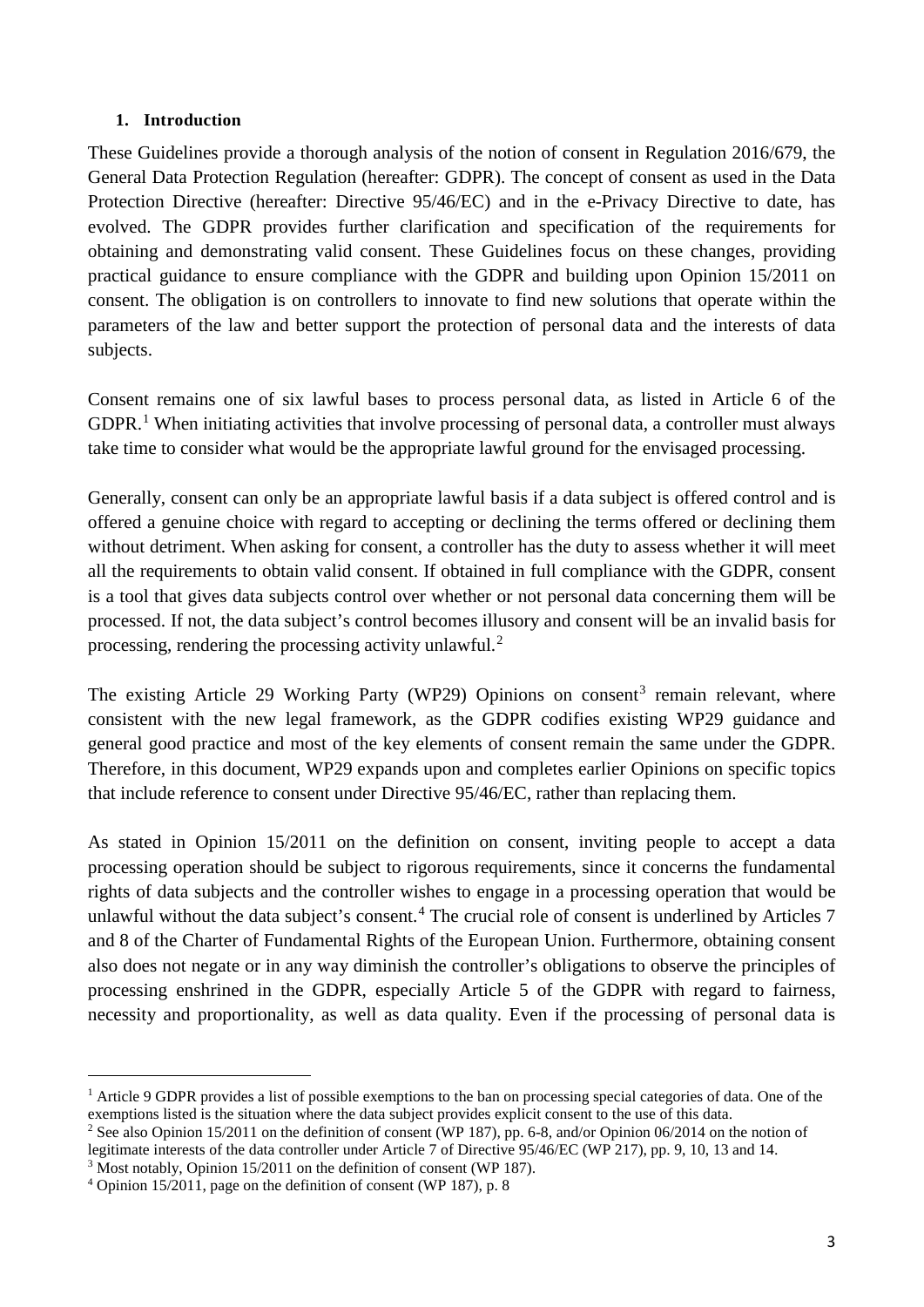based on consent of the data subject, this would not legitimise collection of data which is not necessary in relation to a specified purpose of processing and be fundamentally unfair.<sup>[5](#page-3-1)</sup>

Meanwhile, WP29 is aware of the review of the ePrivacy Directive (2002/58/EC). The notion of consent in the draft ePrivacy Regulation remains linked to the notion of consent in the GDPR.[6](#page-3-2) Organisations are likely to need consent under the ePrivacy instrument for most online marketing messages or marketing calls, and online tracking methods including by the use of cookies or apps or other software. WP29 has already provided recommendations and guidance to the European legislator on the Proposal for a Regulation on ePrivacy.<sup>[7](#page-3-3)</sup>

With regard to the existing e-Privacy Directive, WP29 notes that references to the repealed Directive 95/46/EC shall be construed as references to the GDPR.<sup>[8](#page-3-4)</sup> This also applies to references to consent in the current Directive 2002/58/EC, as the ePrivacy Regulation will not (yet) be in force from 25 May 2018. According to Article 95 GDPR, additional obligations in relation to processing in connection with the provision of publicly available electronic communications services in public communication networks shall not be imposed insofar the e-Privacy Directive imposes specific obligations with the same objective. WP29 notes that the requirements for consent under the GDPR are not considered to be an 'additional obligation', but rather as preconditions for lawful processing. Therefore, the GDPR conditions for obtaining valid consent are applicable in situations falling within the scope of the e-Privacy Directive.

## <span id="page-3-0"></span>**2. Consent in Article 4(11) of the GDPR**

Article 4(11) of the GDPR defines consent as: *"any freely given, specific, informed and unambiguous indication of the data subject's wishes by which he or she, by a statement or by a clear affirmative action, signifies agreement to the processing of personal data relating to him or her."*

The basic concept of consent remains similar to that under the Directive 95/46/EC and consent is one of the lawful grounds on which personal data processing has to be based, pursuant to Article 6 of the GDPR. $9$  Besides the amended definition in Article 4(11), the GDPR provides additional

<span id="page-3-1"></span> <sup>5</sup> See also Opinion 15/2011 on the definition of consent (WP 187), and Article 5 GDPR.

<span id="page-3-2"></span><sup>&</sup>lt;sup>6</sup> According to Article 9 of the proposed ePrivacy Regulation, the definition of and the conditions for consent provided for in Articles 4(11) and Article 7 of the GDPR apply.

<span id="page-3-3"></span><sup>7</sup> See Opinion 03/2016 on the evaluation and review of the ePrivacy Directive (WP 240).

<span id="page-3-4"></span><sup>8</sup> See Article 94 GDPR.

<span id="page-3-5"></span><sup>9</sup> Consent was defined in Directive 95/46/EC as "*any freely given specific and informed indication of his wishes by which the data subject signifies his agreement to personal data relating to him being processed*" which must be '*unambiguously given*' in order to make the processing of personal data legitimate (Article 7(a) of Directive 95/46/EC)). See WP29 Opinion 15/2011 on the definition of consent (WP 187) for examples on the appropriateness of consent as lawful basis. In this Opinion, WP29 has provided guidance to distinguish where consent is an appropriate lawful basis from those where relying on the legitimate interest ground (perhaps with an opportunity to opt out) is sufficient or a contractual relation would be recommended. See also WP29 Opinion 06/2014, paragraph III.1.2, p. 14 and further. Explicit consent is also one of the exemptions to the prohibition on the processing of special categories of data: See Article 9 GDPR.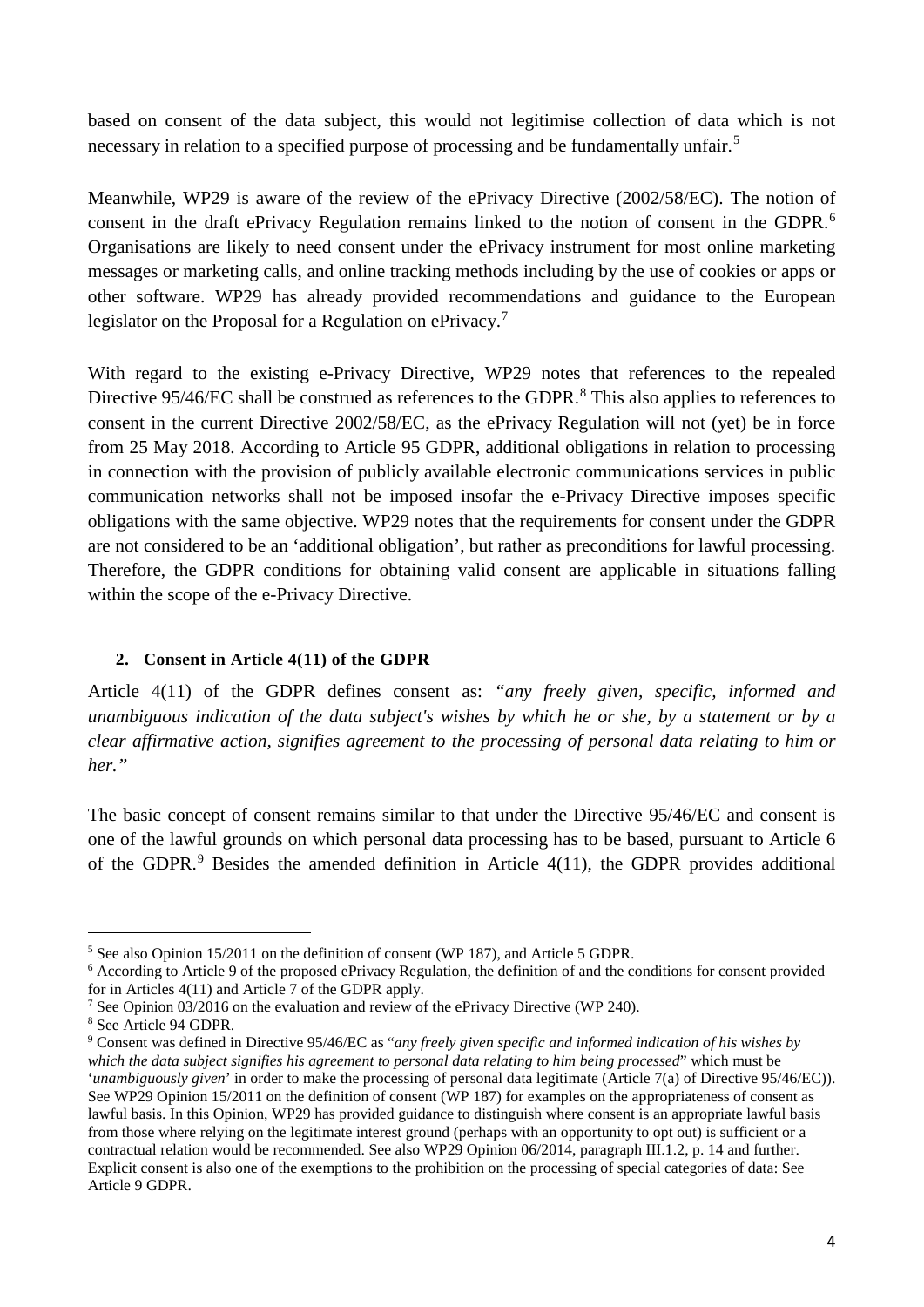guidance in Article 7 and in recitals 32, 33, 42, and 43 as to how the controller must act to comply with the main elements of the consent requirement.

Finally, the inclusion of specific provisions and recitals on the withdrawal of consent confirms that consent should be a reversible decision and that there remains a degree of control on the side of the data subject.

# <span id="page-4-0"></span>**3. Elements of valid consent**

Article 4(11) of the GDPR stipulates that consent of the data subject means any:

- freely given,
- specific,
- informed and
- unambiguous indication of the data subject's wishes by which he or she, by a statement or by a clear affirmative action, signifies agreement to the processing of personal data relating to him or her.

In the sections below, it is analysed to what extent the wording of Article 4(11) requires controllers to change their consent requests/forms, in order to ensure compliance with the GDPR.<sup>[10](#page-4-2)</sup>

# <span id="page-4-1"></span>**3.1. Free / freely given[11](#page-4-3)**

The element "free" implies real choice and control for data subjects. As a general rule, the GDPR prescribes that if the data subject has no real choice, feels compelled to consent or will endure negative consequences if they do not consent, then consent will not be valid.<sup>[12](#page-4-4)</sup> If consent is bundled up as a non-negotiable part of terms and conditions it is presumed not to have been freely given. Accordingly, consent will not be considered to be free if the data subject is unable to refuse or withdraw his or her consent without detriment.<sup>[13](#page-4-5)</sup> The notion of imbalance between the controller and the data subject is also taken into consideration by the GDPR.

When assessing whether consent is freely given, one should also take into account the specific situation of tying consent into contracts or the provision of a service as described in Article 7(4). Article 7(4) has been drafted in a non-exhaustive fashion by the words "inter alia", meaning that there may be a range of other situations which are caught by this provision. In general terms, any

<span id="page-4-2"></span> $10$  For guidance with regard to ongoing processing activities based on consent in Directive 95/46, see chapter 7 of this document and recital 171 of the GDPR.

<span id="page-4-3"></span><sup>&</sup>lt;sup>11</sup> In several opinions, the Article 29 Working Party has explored the limits of consent in situations where it cannot be freely given. This was notably the case in its Opinion 15/2011 on the definition of consent (WP 187), Working Document on the processing of personal data relating to health in electronic health records (WP 131), Opinion 8/2001 on the processing of personal data in the employment context (WP48), and Second opinion 4/2009 on processing of data by the World Anti-Doping Agency (WADA) (International Standard for the Protection of Privacy and Personal Information, on related provisions of the WADA Code and on other privacy issues in the context of the fight against doping in sport by WADA and (national) anti-doping organizations (WP 162).

<span id="page-4-4"></span><sup>&</sup>lt;sup>12</sup> See Opinion 15/2011 on the definition of consent (WP187), p. 12

<span id="page-4-5"></span><sup>&</sup>lt;sup>13</sup> See Recitals 42, 43 GDPR and WP29 Opinion 15/2011 on the definition of consent, adopted on 13 July 2011, (WP) 187), p. 12.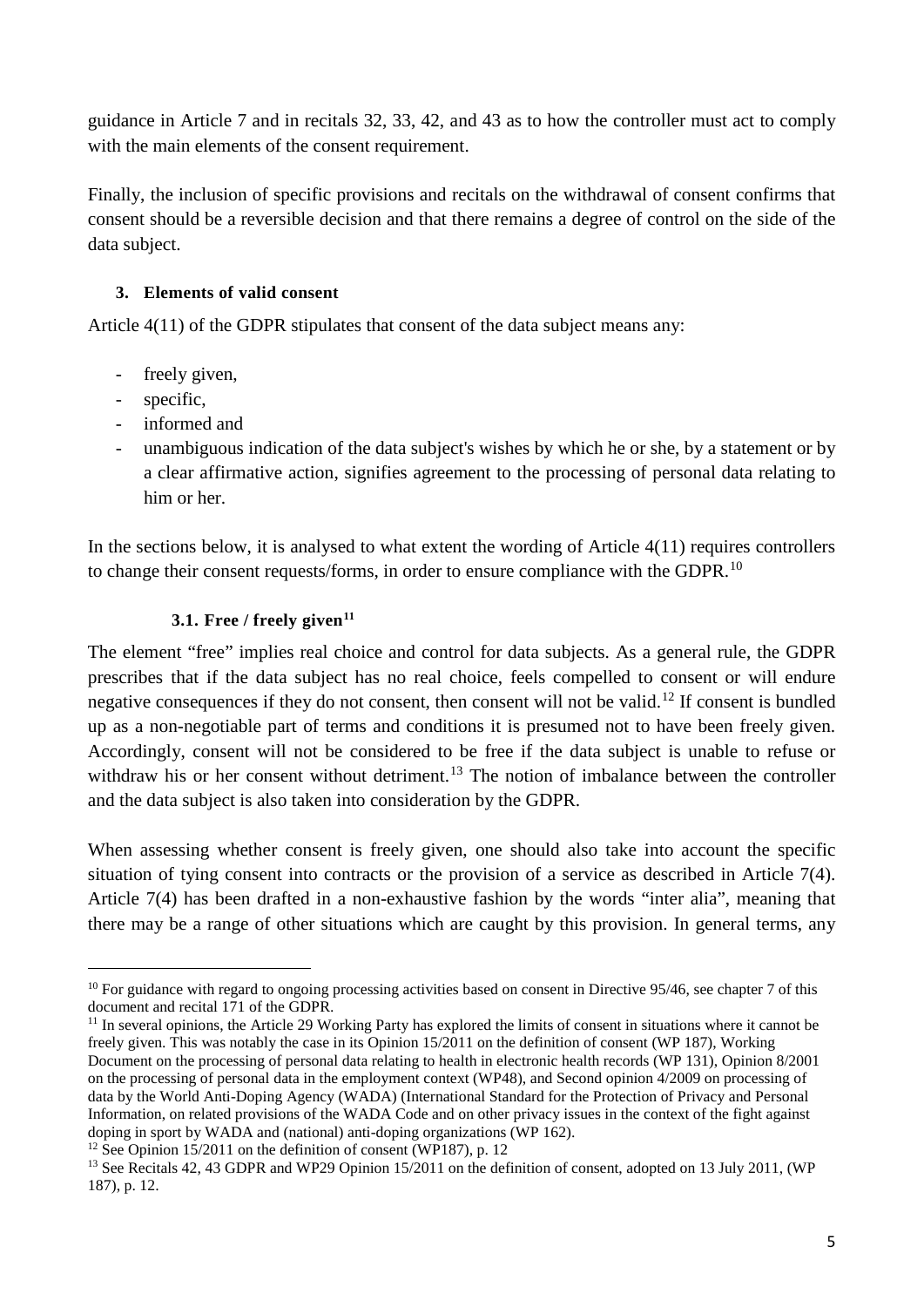element of inappropriate pressure or influence upon the data subject (which may be manifested in many different ways) which prevents a data subject from exercising their free will, shall render the consent invalid.

### [Example 1]

A mobile app for photo editing asks its users to have their GPS localisation activated for the use of its services. The app also tells its users it will use the collected data for behavioural advertising purposes. Neither geolocalisation or online behavioural advertising are necessary for the provision of the photo editing service and go beyond the delivery of the core service provided. Since users cannot use the app without consenting to these purposes, the consent cannot be considered as being freely given.

### **3.1.1. Imbalance of power**

<span id="page-5-0"></span>Recital 43[14](#page-5-1) clearly indicates that it is unlikely that **public authorities** can rely on consent for processing as whenever the controller is a public authority, there is often a clear imbalance of power in the relationship between the controller and the data subject. It is also clear in most cases that the data subject will have no realistic alternatives to accepting the processing (terms) of this controller. WP29 considers that there are other lawful bases that are, in principle, more appropriate to the activity of public authorities. [15](#page-5-2)

Without prejudice to these general considerations, the use of consent as a lawful basis for data processing by public authorities is not totally excluded under the legal framework of the GDPR. The following examples show that the use of consent can be appropriate under certain circumstances.

[Example 2] A local municipality is planning road maintenance works. As the road works may disrupt traffic for a long time, the municipality offers its citizens the opportunity to subscribe to an email list to receive updates on the progress of the works and on expected delays. The municipality makes clear that there is no obligation to participate and asks for consent to use email addresses for this (exclusive) purpose. Citizens that do not consent will not miss out on any core service of the municipality or the exercise of any right, so they are able to give or refuse their consent to this use of data freely. All information on the road works will also be available on the municipality's website.

[Example 3] An individual who owns land needs certain permits from both her local municipality and from the provincial government under which the municipality resides. Both public bodies require the same information for issuing their permit, but are not accessing each other's databases. Therefore, both ask for the same information and the land owner sends out her details to both public bodies. The municipality and the provincial authority ask for her consent to merge the files, to avoid duplicate procedures and correspondence. Both public bodies ensure that this is optional and that the permit requests will still be processed separately if she decides not to consent to the merger of her data. The land owner is able to give consent to the authorities for the purpose of merging the files freely.

<span id="page-5-1"></span> <sup>14</sup> Recital 43 GDPR states: *"In order to ensure that consent is freely given, consent should not provide a valid legal ground for the processing of personal data in a specific case where there is a clear imbalance between the data subject and the controller, in particular where the controller is a public authority and it is therefore unlikely that consent was freely given in all the circumstances of that specific situation. (…)"*

<span id="page-5-2"></span><sup>&</sup>lt;sup>15</sup> See Article 6 GDPR, notably paragraphs  $(1c)$  and  $(1e)$ .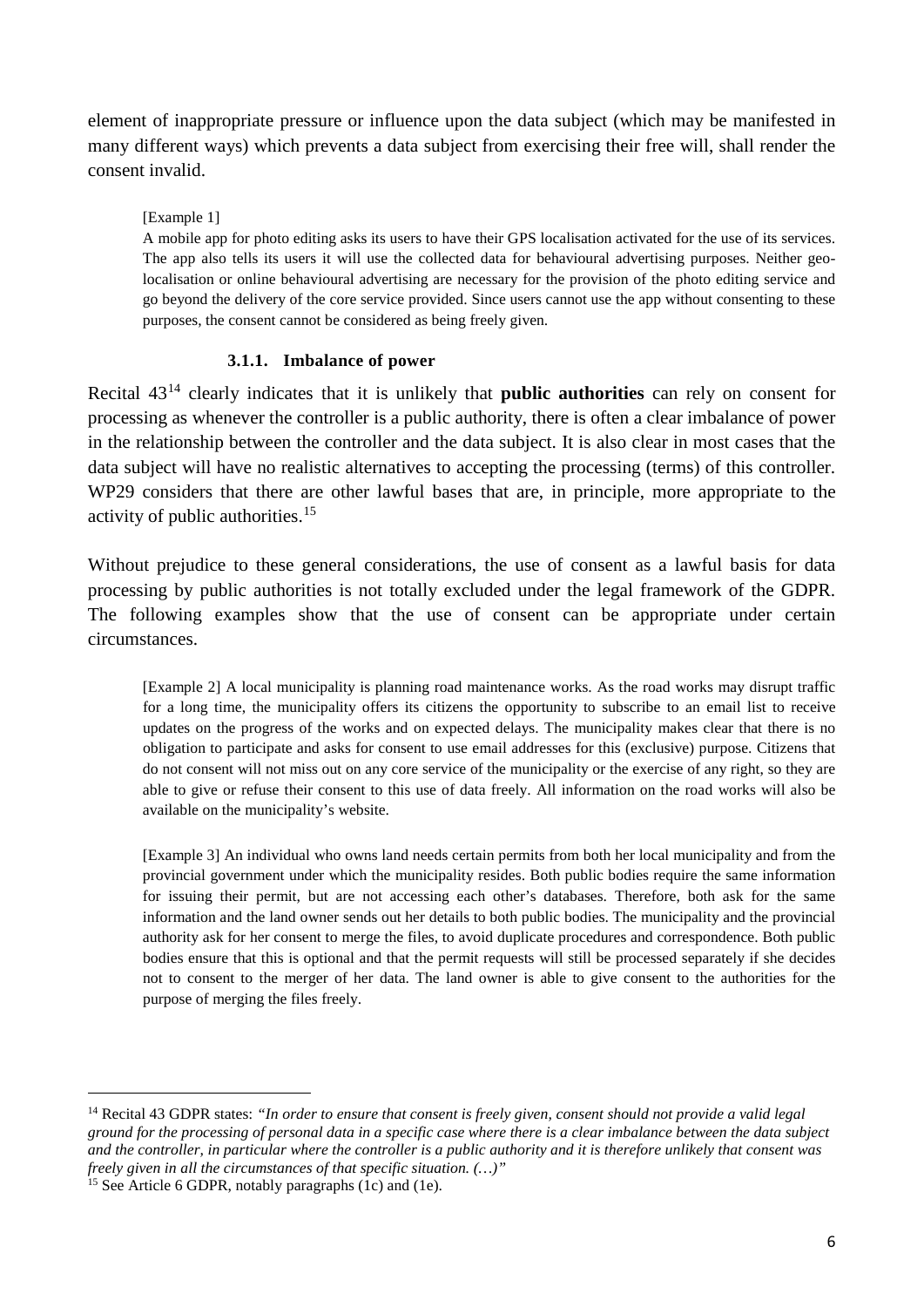[Example 4] A public school asks students for consent to use their photographs in a printed student magazine. Consent in these situations would be a genuine choice as long as students will not be denied education or services and could refuse the use of these photographs without any detriment.<sup>[16](#page-6-1)</sup>

An imbalance of power also occurs in the **employment** context. [17](#page-6-2) Given the dependency that results from the employer/employee relationship, it is unlikely that the data subject is able to deny his/her employer consent to data processing without experiencing the fear or real risk of detrimental effects as a result of a refusal. It is unlikely that an employee would be able to respond freely to a request for consent from his/her employer to, for example, activate monitoring systems such as cameraobservation in a workplace, or to fill out assessment forms, without feeling any pressure to consent.<sup>[18](#page-6-3)</sup> Therefore, WP29 deems it problematic for employers to process personal data of current or future employees on the basis of consent as it is unlikely to be freely given. For the majority of such data processing at work, the lawful basis cannot and should not be the consent of the employees (Article  $6(1)(a)$ ) due to the nature of the relationship between employer and employee.<sup>[19](#page-6-4)</sup>

However this does not mean that employers can never rely on consent as a lawful basis for processing. There may be situations when it is possible for the employer to demonstrate that consent actually is freely given. Given the imbalance of power between an employer and its staff members, employees can only give free consent in exceptional circumstances, when it will have no adverse consequences at all whether or not they give consent.<sup>[20](#page-6-5)</sup>

### [Example 5]

A film crew is going to be filming in a certain part of an office. The employer asks all the employees who sit in that area for their consent to be filmed, as they may appear in the background of the video. Those who do not want to be filmed are not penalised in any way but instead are given equivalent desks elsewhere in the building for the duration of the filming.

Imbalances of power are not limited to public authorities and employers, they may also occur in other situations. As highlighted by WP29 in several Opinions, consent can only be valid if the data subject is able to exercise a real choice, and there is no risk of deception, intimidation, coercion or significant negative consequences (e.g. substantial extra costs) if he/she does not consent. Consent will not be free in cases where there is any element of compulsion, pressure or inability to exercise free will.

### **3.1.2. Conditionality**

<span id="page-6-1"></span><span id="page-6-0"></span><sup>&</sup>lt;sup>16</sup> For the purposes of this example, a public school means a publically funded school or any educational facility that qualifies as a public authority or body by national law.

<span id="page-6-2"></span> $17$  See also Article 88 GDPR, where the need for protection of the specific interests of employees is emphasized and a possibility for derogations in Member State law is created. See also Recital 155.

<span id="page-6-3"></span><sup>&</sup>lt;sup>18</sup> See Opinion 15/2011 on the definition of consent (WP 187), pp. 12-14, Opinion 8/2001 on the processing of personal data in the employment context (WP 48), Chapter 10, Working document on the surveillance of electronic communications in the workplace (WP 55), paragraph 4.2 and Opinion 2/2017 on data processing at work (WP 249), paragraph 6.2.

<span id="page-6-4"></span> $19$  See Opinion 2/2017 on data processing at work, page 6-7

<span id="page-6-5"></span><sup>&</sup>lt;sup>20</sup> See also Opinion  $2/2017$  on data processing at work (WP249), paragraph 6.2.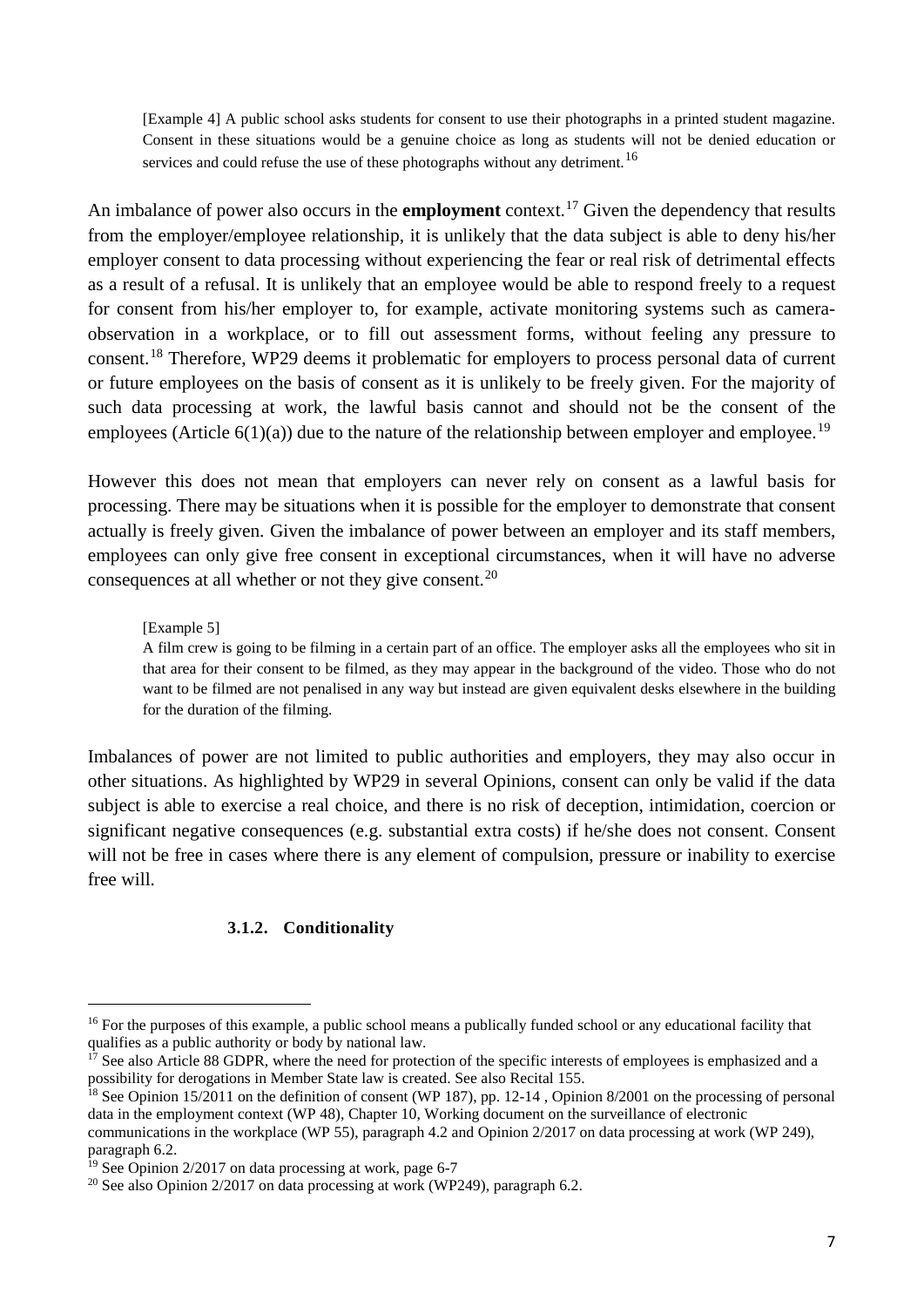To assess whether consent is freely given, Article  $7(4)$  GDPR plays an important role.<sup>[21](#page-7-0)</sup>

Article 7(4) GDPR indicates that, inter alia, the situation of "bundling" consent with acceptance of terms or conditions, or "tying" the provision of a contract or a service to a request for consent to process personal data that are not necessary for the performance of that contract or service, is considered highly undesirable. If consent is given in this situation, it is presumed to be not freely given (recital 43). Article 7(4) seeks to ensure that the purpose of personal data processing is not disguised nor bundled with the provision of a contract of a service for which these personal data are not necessary. In doing so, the GDPR ensures that the processing of personal data for which consent is sought cannot become directly or indirectly the counter-performance of a contract. The two lawful bases for the lawful processing of personal data, i.e. consent and contract cannot be merged and blurred.

Compulsion to agree with the use of personal data additional to what is strictly necessary limits data subject's choices and stands in the way of free consent. As data protection law is aiming at the protection of fundamental rights, an individual's control over their personal data is essential and there is a strong presumption that consent to the processing of personal data that is unnecessary, cannot be seen as a mandatory consideration in exchange for the performance of a contract or the provision of a service.

Hence, whenever a request for consent is tied to the performance of a contract by the controller, a data subject that does not wish to make his/her personal data available for processing by the controller runs the risk to be denied services they have requested.

To assess whether such a situation of bundling or tying occurs, it is important to determine what the scope of the contract is and what data would be necessary for the performance of that contract. According to Opinion 06/2014 of WP29, the term "necessary for the performance of a contract" needs to be interpreted strictly. The processing must be necessary to fulfil the contract with each individual data subject. This may include, for example, processing the address of the data subject so that goods purchased online can be delivered, or processing credit card details in order to facilitate payment. In the employment context, this ground may allow, for example, the processing of salary information and bank account details so that wages can be paid.<sup>[22](#page-7-1)</sup> There needs to be a direct and objective link between the processing of the data and the purpose of the execution of the contract.

If a controller seeks to process personal data that are in fact necessary for the performance of a contract, then consent is not the appropriate lawful basis.<sup>[23](#page-7-2)</sup>

<span id="page-7-0"></span> <sup>21</sup> Article 7(4) GDPR: "*When assessing whether consent is freely given, utmost account shall be taken of whether, inter alia, the performance of a contract, including the provision of a service, is conditional on consent to the processing of personal data that is not necessary for the performance of that contract.*" See also Recital 43 GDPR, that states: "*[…] Consent is presumed not to be freely given if it does not allow separate consent to be given to different personal data processing operations despite it being appropriate in the individual case, or if the performance of a contract, including the provision of a service, is dependent on the consent, despite such consent not being necessary for such performance.*" <sup>22</sup> For more information and examples, see Opinion  $06/2014$  on the notion of legitimate interest of the data controller under Article 7 of Directive 95/46/EC, adopted by WP29 on 9 April 2014, p. 16-17. (WP 217).

<span id="page-7-2"></span><span id="page-7-1"></span><sup>&</sup>lt;sup>23</sup> The appropriate lawful basis could then be Article  $6(1)(b)$  (contract).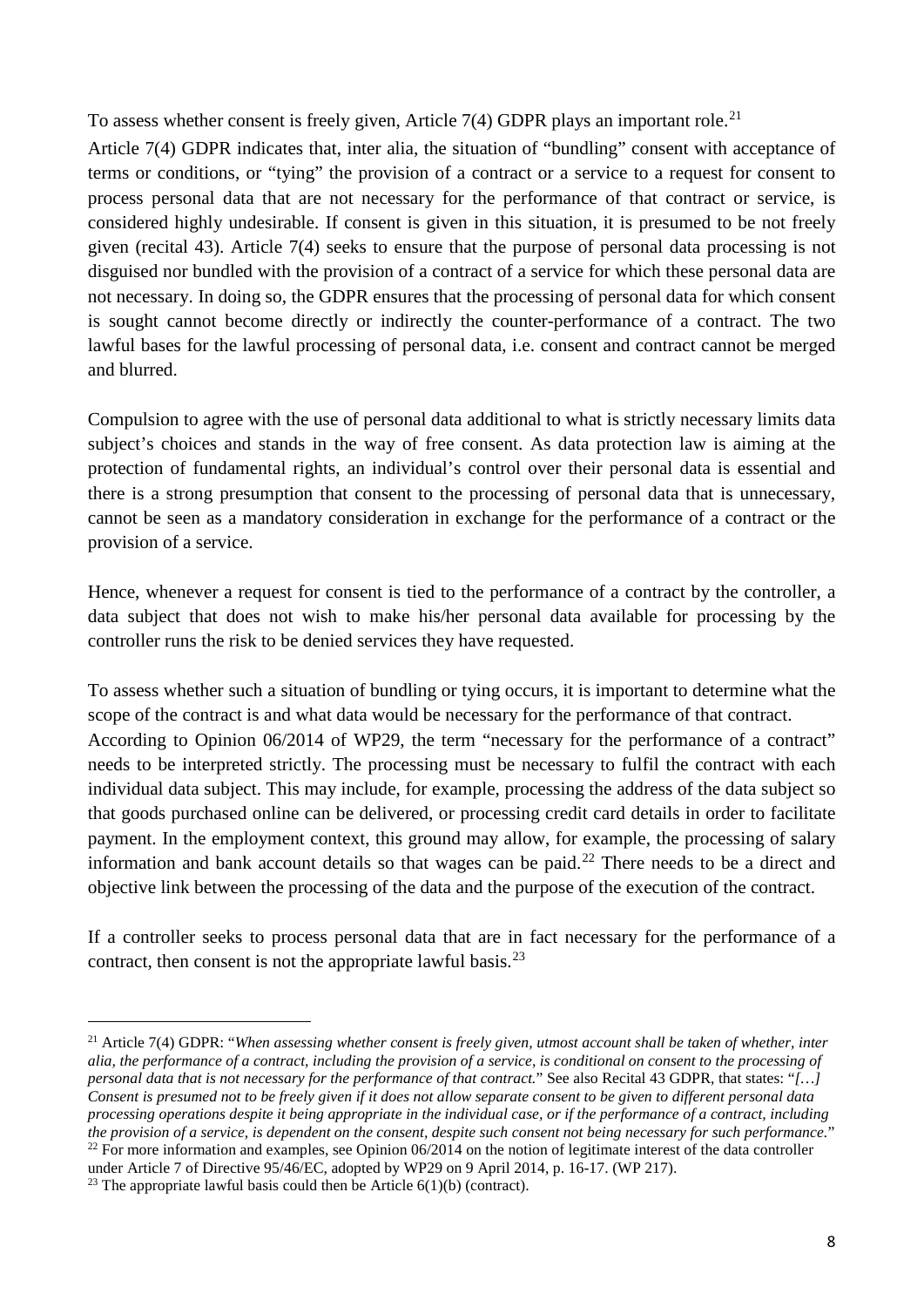Article 7(4) is only relevant where the requested data are **not** necessary for the performance of the contract, (including the provision of a service), and the performance of that contract is made conditional on the obtaining of these data on the basis of consent. Conversely, if processing **is**  necessary to perform the contract (including to provide a service), then Article 7(4) does not apply.

## [Example 6]

A bank asks customers for consent to allow third parties to use their payment details for direct marketing purposes. This processing activity is not necessary for the performance of the contract with the customer and the delivery of ordinary bank account services. If the customer's refusal to consent to this processing purpose would lead to the denial of banking services, closure of the bank account, or, depending on the case, an increase of the fee, consent cannot be freely given.

The choice of the legislator to highlight conditionality, amongst others, as a presumption of a lack of freedom to consent, demonstrates that the occurrence of conditionality must be carefully scrutinized. The term "utmost account" in Article 7(4) suggests that special caution is needed from the controller when a contract (which could include the provision of a service) has a request for consent to process personal data tied to it.

As the wording of Article 7(4) is not construed in an absolute manner, there might be very limited space for cases where this conditionality would not render the consent invalid. However, the word "presumed" in Recital 43 clearly indicates that such cases will be highly exceptional.

In any event, the burden of proof in Article 7(4) is on the controller.<sup>[24](#page-8-0)</sup> This specific rule reflects the general principle of accountability which runs throughout the GDPR. However, when Article 7(4) applies, it will be more difficult for the controller to prove that consent was given freely by the data subject. $25$ 

The controller could argue that his organisation offers data subjects genuine choice if they were able to choose between a service that includes consenting to the use of personal data for additional purposes on the one hand, and an equivalent service offered by the same controller that does not involve consenting to data use for additional purposes on the other hand. As long as there is a possibility to have the contract performed or the contracted service delivered by this controller without consenting to the other or additional data use in question, this means there is no longer a conditional service. However, both services need to be genuinely equivalent.

The WP29 considers that consent cannot be considered as freely given if a controller argues that a choice exists between its service that includes consenting to the use of personal data for additional purposes on the one hand, and an equivalent service offered by a different controller on the other

<span id="page-8-0"></span> $24$  See also Article 7(1) GDPR, which states that the controller needs to demonstrate that the data subject's agreement was freely given.

<span id="page-8-1"></span> $25$  To some extent, the introduction of this paragraph is a codification of existing WP29 guidance. As described in Opinion 15/2011, when a data subject is in a situation of dependence on the data controller – due to the nature of the relationship or to special circumstances – there may be a strong presumption that freedom to consent is limited in such contexts (e.g. in an employment relationship or if the collection of data is performed by a public authority). With Article 7(4) in force, it will be more difficult for the controller to prove that consent was given freely by the data subject. See: Opinion 15/2011 on the definition of consent (WP 187), pp. 12-17.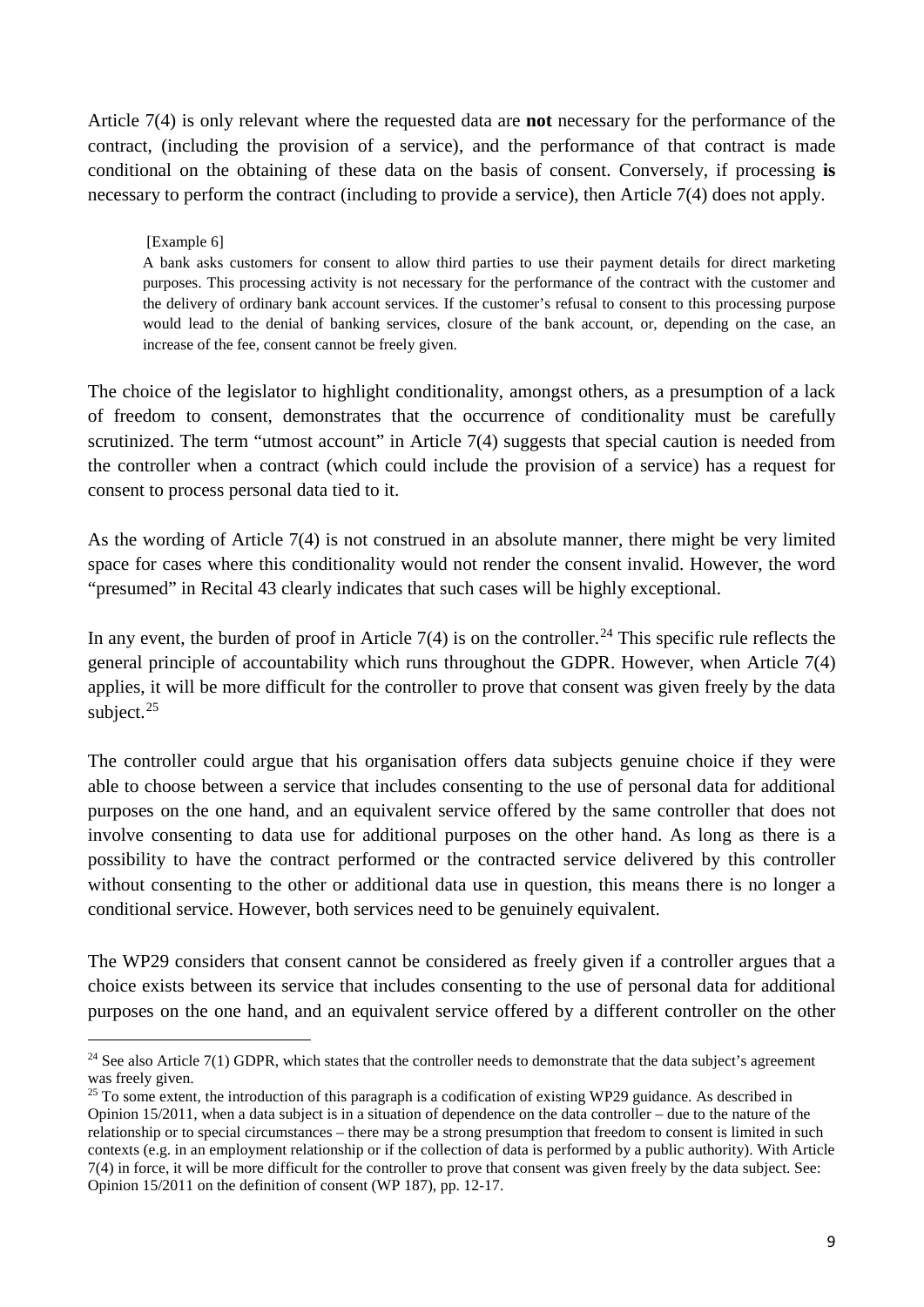hand. In such a case, the freedom of choice would be made dependant on what other market players do and whether an individual data subject would find the other controller's services genuinely equivalent. It would furthermore imply an obligation for controllers to monitor market developments to ensure the continued validity of consent for their data processing activities, as a competitor may alter its service at a later stage. Hence, using this argument means this consent fails to comply with the GDPR.

## **3.1.3. Granularity**

<span id="page-9-0"></span>A service may involve multiple processing operations for more than one purpose. In such cases, the data subjects should be free to choose which purpose they accept, rather than having to consent to a bundle of processing purposes. In a given case, several consents may be warranted to start offering a service, pursuant to the GDPR.

Recital 43 clarifies that consent is presumed not to be freely given if the process/procedure for obtaining consent does not allow data subjects to give separate consent for personal data processing operations respectively (e.g. only for some processing operations and not for others) despite it being appropriate in the individual case. Recital 32 states "*Consent should cover all processing activities carried out for the same purpose or purposes. When the processing has multiple purposes, consent should be given for all of them*".

If the controller has conflated several purposes for processing and has not attempted to seek separate consent for each purpose, there is a lack of freedom. This granularity is closely related to the need of consent to be specific, as discussed in section 3.2 further below. When data processing is done in pursuit of several purposes, the solution to comply with the conditions for valid consent lies in granularity, i.e. the separation of these purposes and obtaining consent for each purpose.

### [Example 7]

Within the same consent request a retailer asks its customers for consent to use their data to send them marketing by email and also to share their details with other companies within their group. This consent is not granular as there is no separate consents for these two separate purposes, therefore the consent will not be valid. In this case, a specific consent should be collected to send the contact details to commercial partners. Such specific consent will be deemed valid for each partner (see also section 3.3.1), whose identity has been provided to the data subject at the time of the collection of his or her consent, insofar as it is sent to them for the same purpose (in this example: a marketing purpose).

### **3.1.4. Detriment**

<span id="page-9-1"></span>The controller needs to demonstrate that it is possible to refuse or withdraw consent without detriment (recital 42). For example, the controller needs to prove that withdrawing consent does not lead to any costs for the data subject and thus no clear disadvantage for those withdrawing consent.

Other examples of detriment are deception, intimidation, coercion or significant negative consequences if a data subject does not consent. The controller should be able to prove that the data subject had a free or genuine choice about whether to consent and that it was possible to withdraw consent without detriment.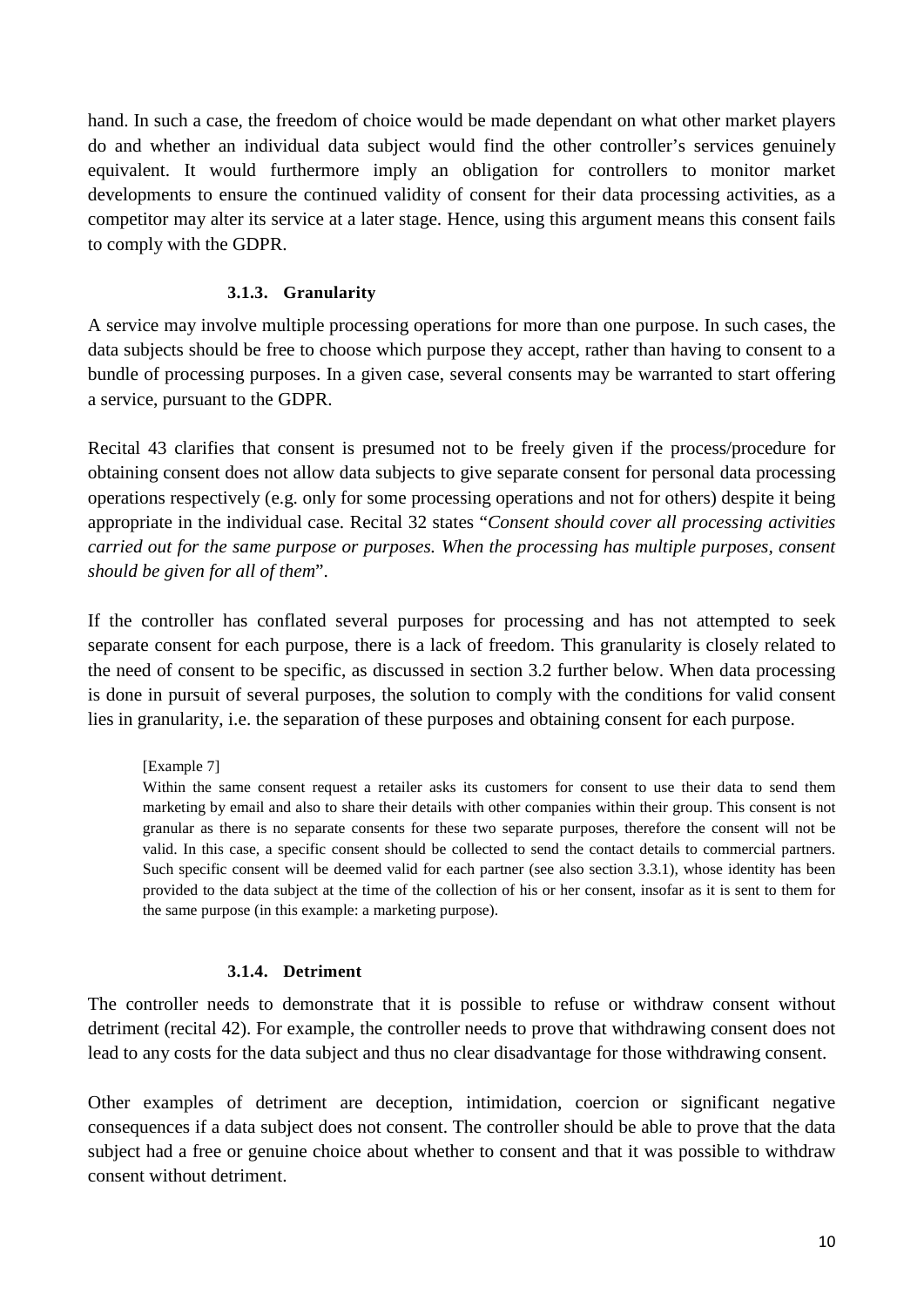If a controller is able to show that a service includes the possibility to withdraw consent without any negative consequences e.g. without the performance of the service being downgraded to the detriment of the user, this may serve to show that the consent was given freely. The GDPR does not preclude all incentives but the onus would be on the controller to demonstrate that consent was still freely given in all the circumstances.

### [Example 8]

When downloading a lifestyle mobile app, the app asks for consent to access the phone's accelerometer. This is not necessary for the app to work, but it is useful for the controller who wishes to learn more about the movements and activity levels of its users. When the user later revokes that consent, she finds out that the app now only works to a limited extent. This is an example of detriment as meant in Recital 42, which means that consent was never validly obtained (and thus, the controller needs to delete all personal data about users' movements collected this way).

### [Example 9]

A data subject subscribes to a fashion retailer's newsletter with general discounts. The retailer asks the data subject for consent to collect more data on shopping preferences to tailor the offers to his or her preferences based on shopping history or a questionnaire that is voluntary to fill out. When the data subject later revokes consent, he or she will receive non-personalised fashion discounts again. This does not amount to detriment as only the permissible incentive was lost.

### [Example: 10]

A fashion magazine offers readers access to buy new make-up products before the official launch.

The products will shortly be made available for sale, but readers of this magazine are offered an exclusive preview of these products. In order to enjoy this benefit, people must give their postal address and agree to subscription on the mailing list of the magazine. The postal address is necessary for shipping and the mailing list is used for sending commercial offers for products such as cosmetics or t-shirts year round.

The company explains that the data on the mailing list will only be used for sending merchandise and paper advertising by the magazine itself and is not to be shared with any other organisation.

In case the reader does not want to disclose their address for this reason, there is no detriment, as the products will be available to them anyway.

### **3.2.Specific**

<span id="page-10-0"></span>Article 6(1)(a) confirms that the consent of the data subject must be given in relation to "one or more specific" purposes and that a data subject has a choice in relation to each of them.<sup>[26](#page-10-1)</sup> The requirement that consent must be '*specific'* aims to ensure a degree of user control and transparency for the data subject. This requirement has not been changed by the GDPR and remains closely linked to the requirement of 'informed' consent. At the same time it must be interpreted in line with the requirement for 'granularity' to obtain 'free' consent.<sup>[27](#page-10-2)</sup> In sum, to comply with the element of 'specific' the controller must apply:

- (i) Purpose specification as a safeguard against function creep,
- (ii) Granularity in consent requests, and
- (iii) Clear separation of information related to obtaining consent for data processing activities from information about other matters.

<span id="page-10-1"></span><sup>&</sup>lt;sup>26</sup> Further guidance on the determination of 'purposes' can be found in Opinion  $3/2013$  on purpose limitation (WP 203).

<span id="page-10-2"></span> $27$  Recital 43 GDPR states that separate consent for different processing operations will be needed wherever appropriate. Granular consent options should be provided to allow data subjects to consent separately to separate purposes.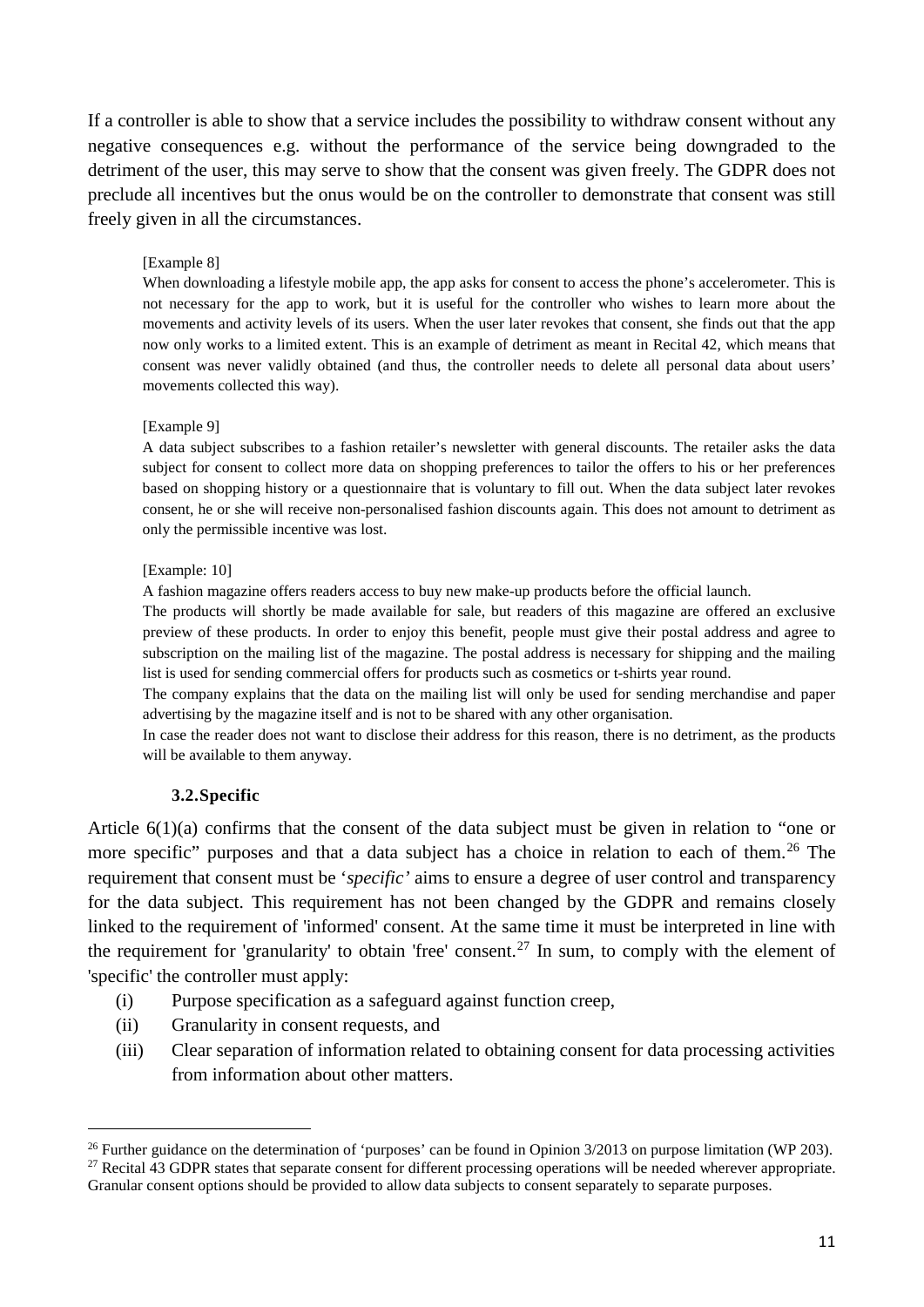**Ad. (i):** Pursuant to Article 5(1)(b) GDPR, obtaining valid consent is always preceded by the determination of a specific, explicit and legitimate purpose for the intended processing activity.<sup>[28](#page-11-1)</sup> The need for specific consent in combination with the notion of purpose limitation in Article 5(1)(b) functions as a safeguard against the gradual widening or blurring of purposes for which data is processed, after a data subject has agreed to the initial collection of the data. This phenomenon, also known as function creep, is a risk for data subjects, as it may result in unanticipated use of personal data by the controller or by third parties and in loss of data subject control.

If the controller is relying on Article  $6(1)(a)$ , data subjects must always give consent for a specific processing purpose. [29](#page-11-2) In line with the concept of *purpose limitation*, Article 5(1)(b) and recital 32, consent may cover different operations, as long as these operations serve the same purpose. It goes without saying that specific consent can only be obtained when data subjects are specifically informed about the intended purposes of data use concerning them.

Notwithstanding the provisions on compatibility of purposes, consent must be specific to the purpose. Data subjects will give their consent with the understanding that they are in control and their data will only be processed for those specified purposes. If a controller processes data based on consent and wishes to process the data for another purpose, too, that controller needs to seek additional consent for this other purpose unless there is another lawful basis which better reflects the situation.

[Example 11] A cable TV network collects subscribers' personal data, based on their consent, to present them with personal suggestions for new movies they might be interested in based on their viewing habits. After a while, the TV network decides it would like to enable third parties to send (or display) targeted advertising on the basis of the subscriber's viewing habits. Given this new purpose, new consent is needed.

Ad. (ii): Consent mechanisms must not only be granular to meet the requirement of 'free', but also to meet the element of 'specific'. This means, a controller that seeks consent for various different purposes should provide a separate opt-in for each purpose, to allow users to give specific consent for specific purposes.

**Ad. (iii):** Lastly, controllers should provide specific information with each separate consent request about the data that are processed for each purpose, in order to make data subjects aware of the impact of the different choices they have. Thus, data subjects are enabled to give specific consent. This issue overlaps with the requirement that controllers must provide clear information, as discussed in paragraph 3.3. below.

## <span id="page-11-0"></span>**3.3. Informed**

The GDPR reinforces the requirement that consent must be informed. Based on Article 5 of the GDPR, the requirement for transparency is one of the fundamental principles, closely related to the

<span id="page-11-1"></span> <sup>28</sup> See WP 29 Opinion 3/2013 on purpose limitation (WP 203), p. 16, : "*For these reasons, a purpose that is vague or general, such as for instance 'improving users' experience', 'marketing purposes', 'IT-security purposes' or 'future research' will - without more detail - usually not meet the criteria of being 'specific'.*"

<span id="page-11-2"></span><sup>&</sup>lt;sup>29</sup> This is consistent with WP29 Opinion 15/2011 on the definition of consent (WP 187), for example on p. 17.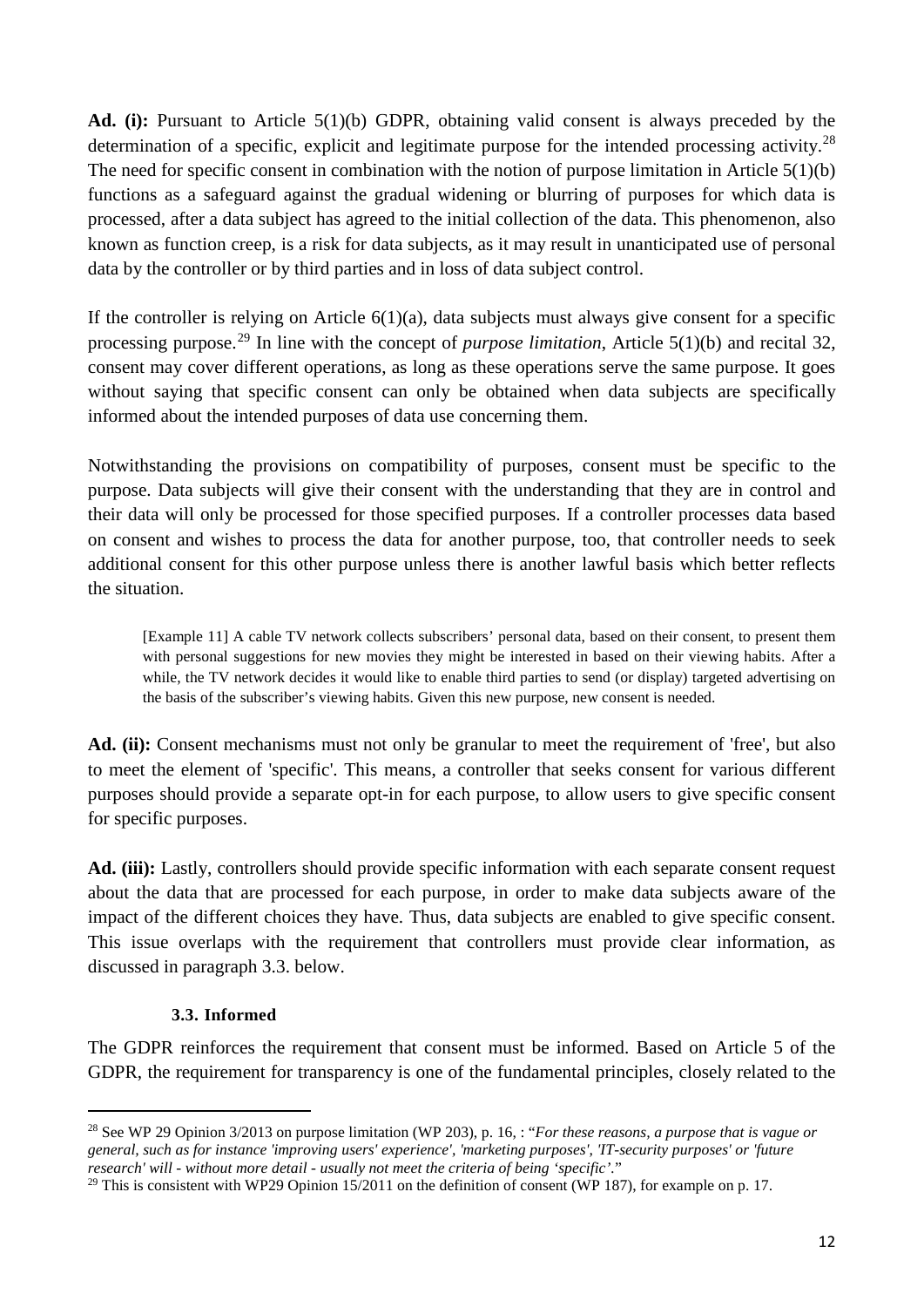principles of fairness and lawfulness. Providing information to data subjects prior to obtaining their consent is essential in order to enable them to make informed decisions, understand what they are agreeing to, and for example exercise their right to withdraw their consent. If the controller does not provide accessible information, user control becomes illusory and consent will be an invalid basis for processing.

The consequence of not complying with the requirements for informed consent is that consent will be invalid and the controller may be in breach of Article 6 of the GDPR.

# **3.3.1. Minimum content requirements for consent to be 'informed'**

<span id="page-12-0"></span>For consent to be informed, it is necessary to inform the data subject of certain elements that are crucial to make a choice. Therefore, WP29 is of the opinion that at least the following information is required for obtaining valid consent:

- (i) the controller's identity,  $30$
- $(i)$  the purpose of each of the processing operations for which consent is sought,  $31$
- (iii) what (type of) data will be collected and used,  $32$
- (iv) the existence of the right to withdraw consent,  $33$
- (v) information about the use of the data for automated decision-making in accordance with Article 22  $(2)(c)^{34}$  $(2)(c)^{34}$  $(2)(c)^{34}$  where relevant, and
- (vi) on the possible risks of data transfers due to absence of an adequacy decision and of appropriate safeguards as described in Article 46.[35](#page-12-7)

With regard to item (i) and (iii), WP29 notes that in a case where the consent sought is to be relied upon by multiple (joint) controllers or if the data is to be transferred to or processed by other controllers who wish to rely on the original consent, these organisations should all be named. Processors do not need to be named as part of the consent requirements, although to comply with Articles 13 and 14 of the GDPR, controllers will need to provide a full list of recipients or categories of recipients including processors. To conclude, WP29 notes that depending on the circumstances and context of a case, more information may be needed to allow the data subject to genuinely understand the processing operations at hand.

# **3.3.2. How to provide information**

<span id="page-12-1"></span>The GDPR does not prescribe the form or shape in which information must be provided in order to fulfil the requirement of informed consent. This means valid information may be presented in various ways, such as written or oral statements, or audio or video messages. However, the GDPR

<span id="page-12-2"></span> <sup>30</sup> See also Recital 42 GDPR: " *[…]For consent to be informed, the data subject should be aware at least of the identity of the controller and the purposes of the processing for which the personal data are intended.[…]."*

<span id="page-12-3"></span><sup>&</sup>lt;sup>31</sup> Again, see Recital 42 GDPR

<span id="page-12-4"></span><sup>&</sup>lt;sup>32</sup> See also WP29 Opinion 15/2011 on the definition of consent (WP 187) pp.19-20<br><sup>33</sup> See Article 7(3) GDPR

<span id="page-12-5"></span>

<span id="page-12-6"></span><sup>&</sup>lt;sup>34</sup> See also WP29 Guidelines on Automated individual decision-making and Profiling for the purposes of Regulation 2016/679 (WP251), paragraph IV.B, p. 20 onwards.

<span id="page-12-7"></span><sup>&</sup>lt;sup>35</sup> Pursuant to Article 49 (1)(a), specific information is required about the absence of safeguards described in Article 46. when explicit consent is sought. See also WP29 Opinion 15/2011 on the definition of consent (WP 187)p. 19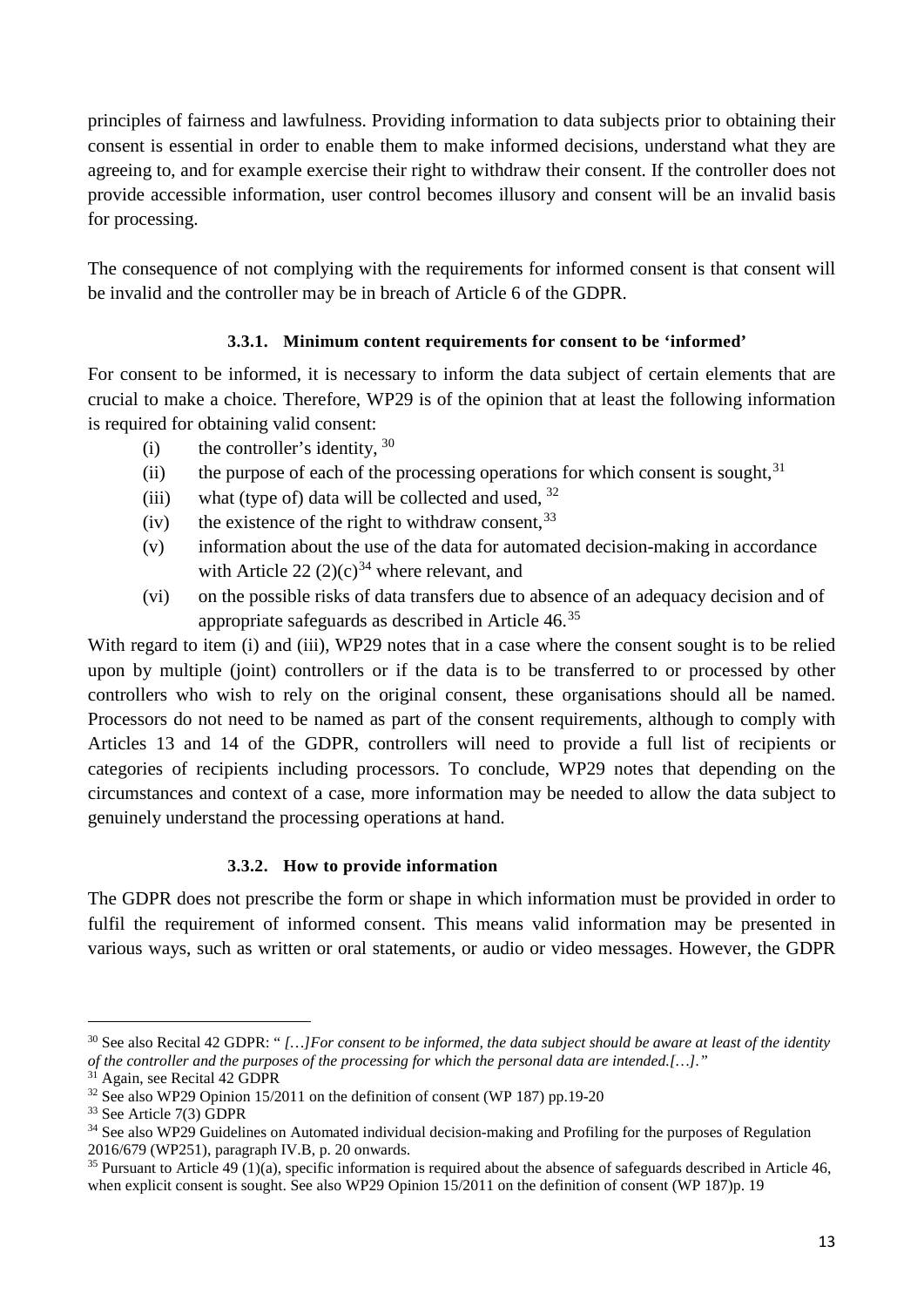puts several requirements for informed consent in place, predominantly in Article 7(2) and Recital 32. This leads to a higher standard for the clarity and accessibility of the information.

When seeking consent, controllers should ensure that they use clear and plain language in all cases. This means a message should be easily understandable for the average person and not only for lawyers. Controllers cannot use long privacy policies that are difficult to understand or statements full of legal jargon. Consent must be clear and distinguishable from other matters and provided in an intelligible and easily accessible form. This requirement essentially means that information relevant for making informed decisions on whether or not to consent may not be hidden in general terms and conditions.[36](#page-13-0)

A controller must ensure that consent is provided on the basis of information that allows the data subjects to easily identify who the controller is and to understand what they are agreeing to. The controller must clearly describe the purpose for data processing for which consent is requested.<sup>[37](#page-13-1)</sup>

Other specific guidance on the accessibility has been provided in the WP29 guidelines on transparency. If consent is to be given by electronic means, the request must be clear and concise. Layered and granular information can be an appropriate way to deal with the two-fold obligation of being precise and complete on the one hand and understandable on the other hand.

A controller must assess what kind of audience it is that provides personal data to their organisation. For example, in case the targeted audience includes data subjects that are underage, the controller is expected to make sure information is understandable for minors.<sup>[38](#page-13-2)</sup> After identifying their audience, controllers must determine what information they should provide and, subsequently how they will present the information to data subjects.

Article 7(2) addresses pre-formulated written declarations of consent which also concern other matters. When consent is requested as part of a (paper) contract, the request for consent should be clearly distinguishable from the other matters. If the paper contract includes many aspects that are unrelated to the question of consent to the use of personal data, the issue of consent should be dealt with in a way that clearly stands out, or in a separate document. Likewise, if consent is requested by electronic means, the consent request has to be separate and distinct, it cannot simply be a paragraph within terms and conditions, pursuant to Recital 32.<sup>[39](#page-13-3)</sup> To accommodate for small screens or situations with restricted room for information, a layered way of presenting information can be considered, where appropriate, to avoid excessive disturbance of user experience or product design.

<span id="page-13-0"></span><sup>&</sup>lt;sup>36</sup> The declaration of consent must be named as such. Drafting, such as "I know that..." does not meet the requirement of clear language.

<span id="page-13-1"></span> $37$  See Articles  $4(11)$  and  $7(2)$  GDPR.

<span id="page-13-2"></span><sup>38</sup> See also Recital 58 regarding information understandable for children.

<span id="page-13-3"></span><sup>&</sup>lt;sup>39</sup> See also Recital 42 and Directive 93/13/EC, notably Article 5 (plain intelligible language and in case of doubt, the interpretation will be in favour of consumer) and Article 6 (invalidity of unfair terms, contract continues to exist without these terms only if still sensible, otherwise the whole contract is invalid).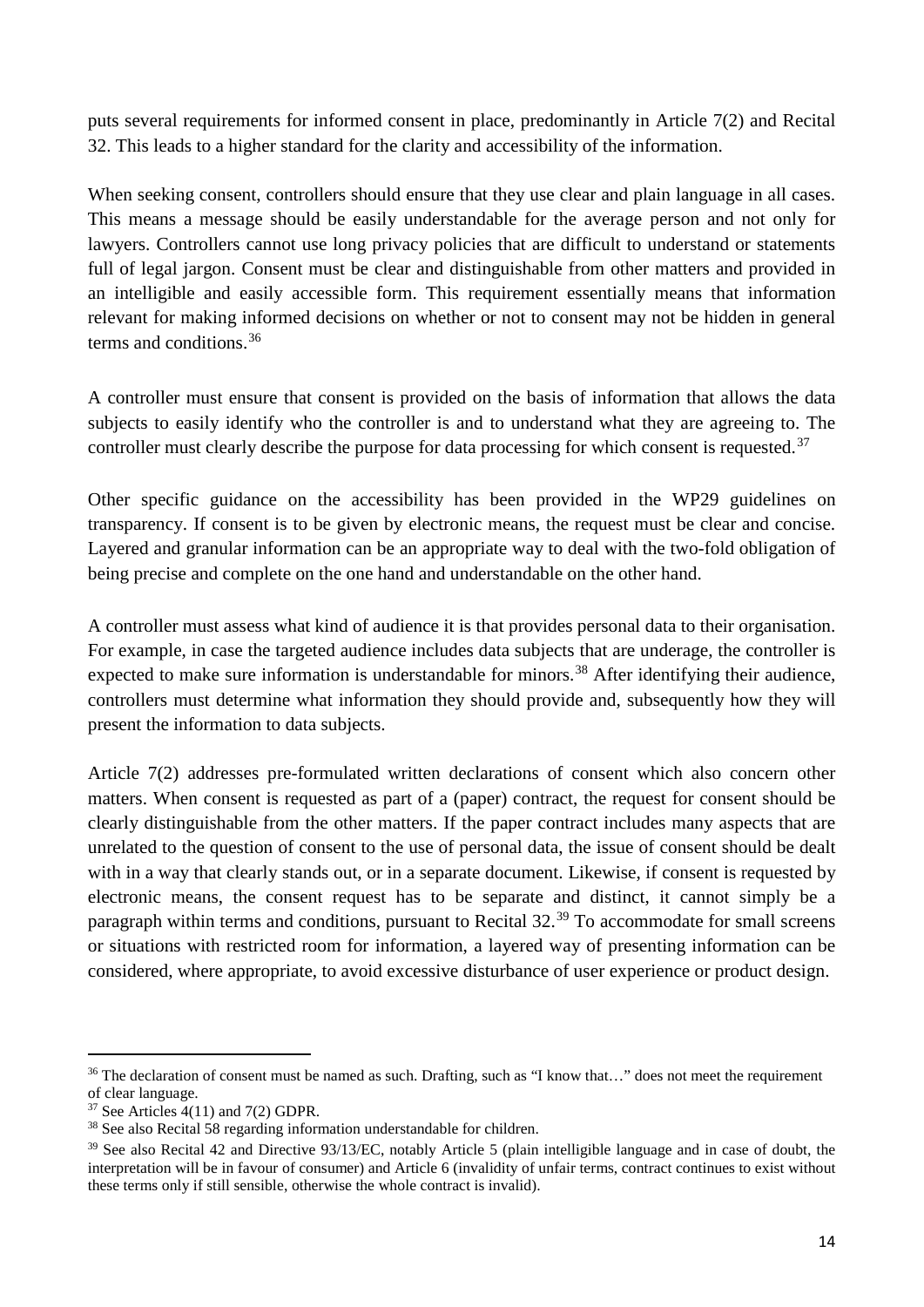A controller that relies on consent of the data subject must also deal with the separate information duties laid down in Articles 13 and 14 in order to be compliant with the GDPR. In practice, compliance with the information duties and compliance with the requirement of informed consent may lead to an integrated approach in many cases. However, this section is written in the understanding that valid "informed" consent can exist, even when not all elements of Articles 13 and/or 14 are mentioned in the process of obtaining consent (these points should of course be mentioned in other places, such as the privacy notice of a company). WP29 has issued separate guidelines on the requirement of transparency.

#### [Example 12]

Company X is a controller that received complaints that it is unclear to data subjects for what purposes of data use they are asked to consent to. The company sees the need to verify whether its information in the consent request is understandable for data subjects. X organises voluntary test panels of specific categories of its customers and presents new updates of its consent information to these test audiences before communicating it externally. The selection of the panel respects the principle of independence and is made on the basis of standards ensuring a representative, non-biased outcome. The panel receives a questionnaire and indicates what they understood of the information and how they would score it in terms of understandable and relevant information. The controller continues testing until the panels indicate that the information is understandable. X draws up a report of the test and keeps this available for future reference. This example shows a possible way for X to demonstrate that data subjects were receiving clear information before consenting to personal data processing by X.

#### [Example 13]

A company engages in data processing on the basis of consent. The company uses a layered privacy notice that includes a consent request. The company discloses all basic details of the controller and the data processing activities envisaged.[40](#page-14-1) However, the company does not indicate how their data protection officer can be contacted in the first information layer of the notice. For the purposes of having a valid lawful basis as meant in Article 6, this controller obtained valid "informed" consent, even when the contact details of the data protection officer have not been communicated to the data subject (in the first information layer), pursuant to Article 13(1)(b) or 14(1)(b) GDPR.

#### **3.4.Unambiguous indication of wishes**

<span id="page-14-0"></span>The GDPR is clear that consent requires a statement from the data subject or a clear affirmative act which means that it must always be given through an active motion or declaration. It must be obvious that the data subject has consented to the particular processing.

Article 2(h) of Directive 95/46/EC described consent as an "indication of wishes by which the data subject signifies his agreement to personal data relating to him being processed". Article 4(11) GDPR builds on this definition, by clarifying that valid consent requires an *unambiguous* indication by means of a *statement or by a clear affirmative action*, in line with previous guidance issued by the WP29.

<span id="page-14-1"></span><sup>&</sup>lt;sup>40</sup> Note that when the identity of the controller or the purpose of the processing is not apparent from the first information layer of the layered privacy notice (and are located in further sub-layers), it will be difficult for the data controller to demonstrate that the data subject has given informed consent, unless the data controller can show that the data subject in question accessed that information prior to giving consent.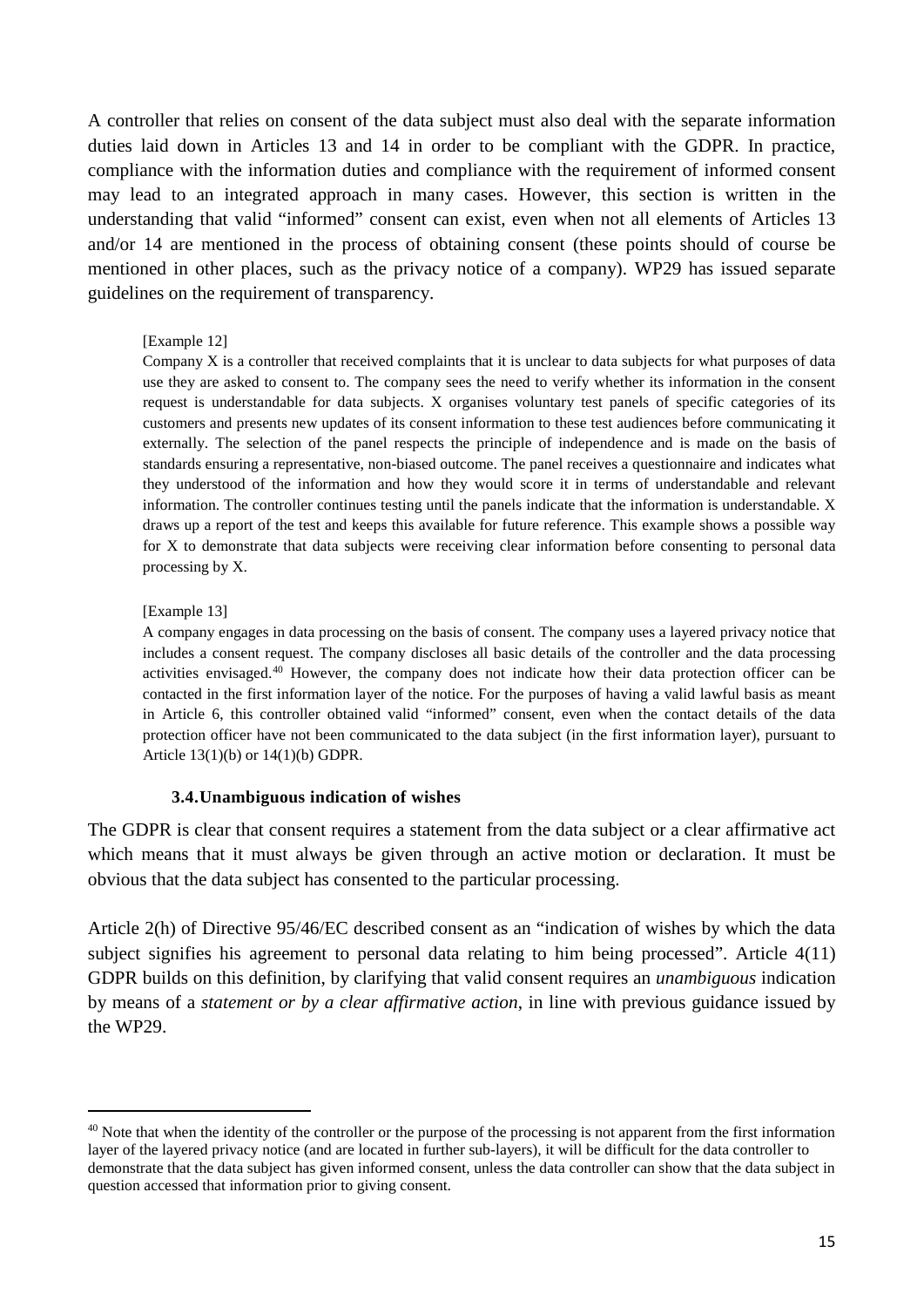A "clear affirmative act" means that the data subject must have taken a deliberate action to consent to the particular processing.<sup>[41](#page-15-0)</sup> Recital 32 sets out additional guidance on this. Consent can be collected through a written or (a recorded) oral statement, including by electronic means.

Perhaps the most literal way to fulfil the criterion of a "written statement" is to make sure a data subject writes in a letter or types an email to the controller explaining what exactly he/she agrees to. However, this is often not realistic. Written statements can come in many shapes and sizes that could be compliant with the GDPR.

Without prejudice to existing (national) contract law, consent can be obtained through a recorded oral statement, although due note must be taken of the information available to the data subject, prior to the indication of consent. The use of pre-ticked opt-in boxes is invalid under the GDPR. Silence or inactivity on the part of the data subject, as well as merely proceeding with a service cannot be regarded as an active indication of choice.

### [Example 14]

When installing software, the application asks the data subject for consent to use non-anonymised crash reports to improve the software. A layered privacy notice providing the necessary information accompanies the request for consent. By actively ticking the optional box stating, "I consent", the user is able to validly perform a ´clear affirmative act´ to consent to the processing.

A controller must also beware that consent cannot be obtained through the same motion as agreeing to a contract or accepting general terms and conditions of a service. Blanket acceptance of general terms and conditions cannot be seen as a clear affirmative action to consent to the use of personal data. The GDPR does not allow controllers to offer pre-ticked boxes or opt-out constructions that require an intervention from the data subject to prevent agreement (for example 'opt-out boxes').<sup>[42](#page-15-1)</sup>

When consent is to be given following a request by electronic means, the request for consent should not be *unnecessarily* disruptive to the use of the service for which the consent is provided. [43](#page-15-2) An active affirmative motion by which the data subject indicates consent can be necessary when a less infringing or disturbing modus would result in ambiguity. Thus, it may be necessary that a consent request interrupts the use experience to some extent to make that request effective.

<span id="page-15-0"></span> <sup>41</sup> See Commission Staff Working Paper, Impact Assessment, Annex 2, p. 20 and also pp. 105-106: "*As also pointed out*  in the opinion adopted by WP29 on consent, it seems essential to clarify that valid consent requires the use of *mechanisms that leave no doubt of the data subject's intention to consent, while making clear that – in the context of the on-line environment – the use of default options which the data subject is required to modify in order to reject the processing ('consent based on silence') does not in itself constitute unambiguous consent. This would give individuals more control over their own data, whenever processing is based on his/her consent. As regards impact on data controllers, this would not have a major impact as it solely clarifies and better spells out the implications of the current Directive in relation to the conditions for a valid and meaningful consent from the data subject. In particular, to the extent that 'explicit' consent would clarify – by replacing "unambiguous" – the modalities and quality of consent and that it is not intended to extend the cases and situations where (explicit) consent should be used as a ground for processing, the impact of this measure on data controllers is not expected to be major.*"

<span id="page-15-2"></span><span id="page-15-1"></span> $42$  See Article 7(2). See also Working Document 02/2013 on obtaining consent for cookies (WP 208), pp. 3-6.  $43$  See Recital 32 GDPR.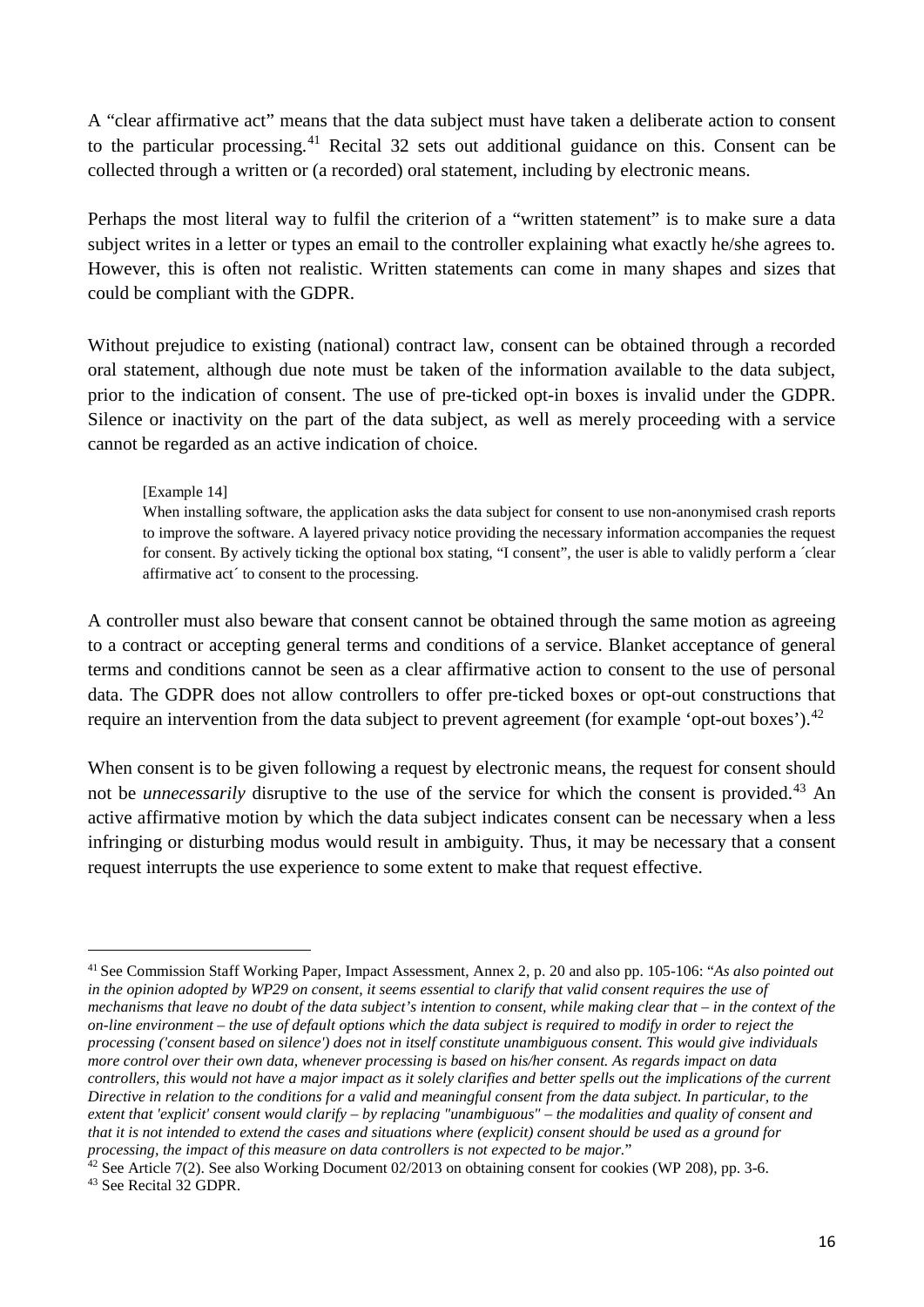However, within the requirements of the GDPR, controllers have the liberty to develop a consent flow that suits their organisation. In this regard, physical motions can be qualified as a clear affirmative action in compliance with the GDPR.

Controllers should design consent mechanisms in ways that are clear to data subjects. Controllers must avoid ambiguity and must ensure that the action by which consent is given can be distinguished from other actions. Therefore, merely continuing the ordinary use of a website is not conduct from which one can infer an indication of wishes by the data subject to signify his or her agreement to a proposed processing operation.

### **[**Example 15]

Swiping a bar on a screen, waiving in front of a smart camera, turning a smartphone around clockwise, or in a figure eight motion may be options to indicate agreement, as long as clear information is provided, and it is clear that the motion in question signifies agreement to a specific request (e.g. if you swipe this bar to the left, you agree to the use of information X for purpose Y. Repeat the motion to confirm). The controller must be able to demonstrate that consent was obtained this way and data subjects must be able to withdraw consent as easily as it was given.

#### [Example 16]

Scrolling down or swiping through a website will not satisfy the requirement of a clear and affirmative action. This is because the alert that continuing to scroll will constitute consent may be difficult to distinguish and/or may be missed when a data subject is quickly scrolling through large amounts of text and such an action is not sufficiently unambiguous.

In the digital context, many services need personal data to function, hence, data subjects receive multiple consent requests that need answers through clicks and swipes every day. This may result in a certain degree of click fatigue: when encountered too many times, the actual warning effect of consent mechanisms is diminishing.

This results in a situation where consent questions are no longer read. This is a particular risk to data subjects, as, typically, consent is asked for actions that are in principle unlawful without their consent. The GDPR places upon controllers the obligation to develop ways to tackle this issue.

An often-mentioned example to do this in the online context is to obtain consent of Internet users via their browser settings. Such settings should be developed in line with the conditions for valid consent in the GDPR, as for instance that the consent shall be granular for each of the envisaged purposes and that the information to be provided, should name the controllers.

In any event, consent must always be obtained before the controller starts processing personal data for which consent is needed. WP29 has consistently held in previous opinions that consent should be given prior to the processing activity.<sup>[44](#page-16-0)</sup> Although the GDPR does not literally prescribe in Article 4(11) that consent must be given prior to the processing activity, this is clearly implied. The heading of Article 6(1) and the wording "has given" in Article 6(1)(a) support this interpretation. It follows logically from Article 6 and Recital 40 that a valid lawful basis must be present before

<span id="page-16-0"></span> <sup>44</sup> WP29 has consistently held this position since Opinion 15/2011 on the definition of consent (WP 187), pp. 30-31.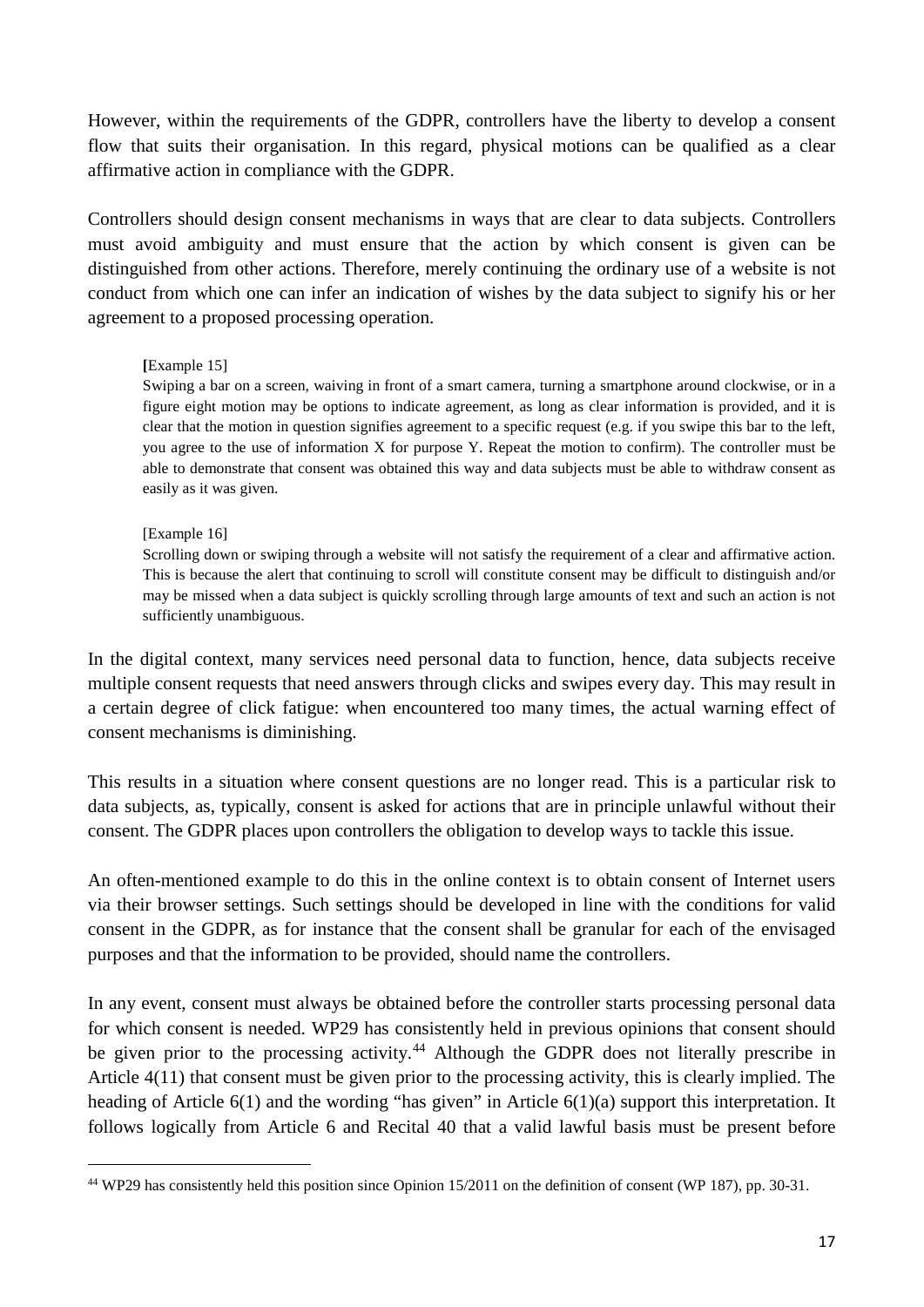starting a data processing. Therefore, consent should be given prior to the processing activity. In principle, it can be sufficient to ask for a data subject's consent once. However, controllers do need to obtain a new and specific consent if purposes for data processing change after consent was obtained or if an additional purpose is envisaged.

## <span id="page-17-0"></span>**4. Obtaining explicit consent**

Explicit consent is required in certain situations where serious data protection risk emerge, hence, where a high level of individual control over personal data is deemed appropriate. Under the GDPR, explicit consent plays a role in Article 9 on the processing of special categories of data, the provisions on data transfers to third countries or international organisations in the absence of adequate safeguards in Article  $49^{45}$ , and in Article 22 on automated individual decision-making, including profiling. [46](#page-17-2)

The GDPR prescribes that a "statement or clear affirmative action" is a prerequisite for 'regular' consent. As the 'regular' consent requirement in the GDPR is already raised to a higher standard compared to the consent requirement in Directive 95/46/EC, it needs to be clarified what extra efforts a controller should undertake in order to obtain the *explicit* consent of a data subject in line with the GDPR.

The term *explicit* refers to the way consent is expressed by the data subject. It means that the data subject must give an express statement of consent. An obvious way to make sure consent is explicit would be to expressly confirm consent in a written statement. Where appropriate, the controller could make sure the written statement is signed by the data subject, in order to remove all possible doubt and potential lack of evidence in the future.<sup>[47](#page-17-3)</sup>

However, such a signed statement is not the only way to obtain explicit consent and, it cannot be said that the GDPR prescribes written and signed statements in all circumstances that require valid explicit consent. For example, in the digital or online context, a data subject may be able to issue the required statement by filling in an electronic form, by sending an email, by uploading a scanned document carrying the signature of the data subject, or by using an electronic signature. In theory, the use of oral statements can also be sufficiently express to obtain valid explicit consent, however, it may be difficult to prove for the controller that all conditions for valid explicit consent were met when the statement was recorded.

<span id="page-17-1"></span> $45$  According to Article 49 (1)(a) GDPR, explicit consent can lift the ban on data transfers to countries without adequate levels of data protection law. Also note Working document on a common interpretation of Article 26(1) of Directive 95/46/EC of 24 October 1995 (WP 114), p. 11, where WP29 has indicated that consent for data transfers that occur periodically or on an on-going basis is inappropriate.

<span id="page-17-2"></span><sup>&</sup>lt;sup>46</sup> In Article 22, the GDPR introduces provisions to protect data subjects against decision-making based solely on automated processing, including profiling. Decisions made on this basis are allowed under certain legal conditions. Consent plays a key role in this protection mechanism, as Article  $22(2)(c)$  GDPR makes clear that a controller may proceed with automated decision making, including profiling, that may significantly affect the individual, with the data subject's explicit consent. WP29 have produced separate guidelines on this issue: WP29 Guidelines on Automated decision-making and Profiling for the purposes of Regulation 2016/679, 3 October 2017 (WP 251).

<span id="page-17-3"></span> $47$  See also WP29 Opinion 15/2011, on the definition of consent (WP 187), p. 25.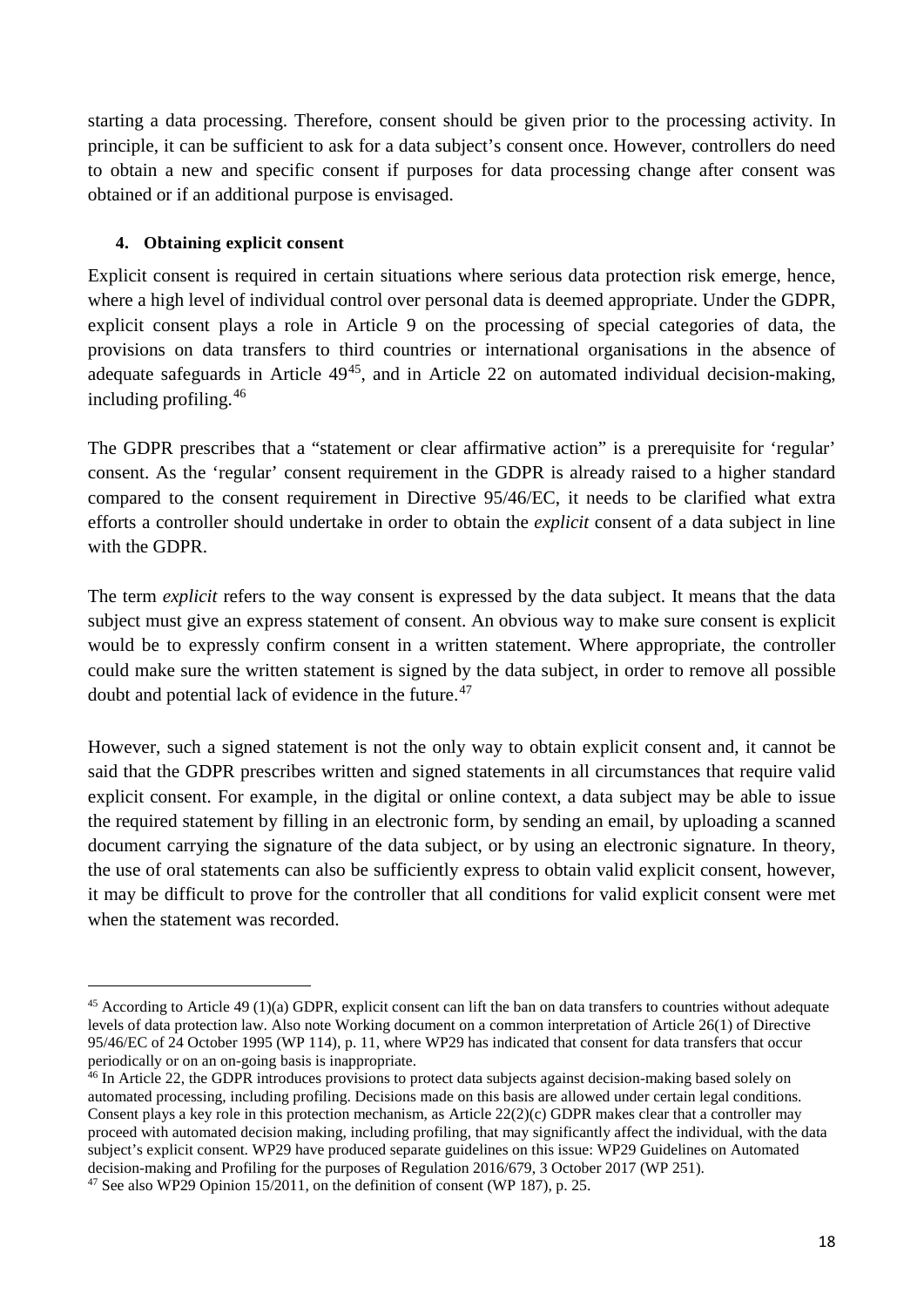An organisation may also obtain explicit consent through a telephone conversation, provided that the information about the choice is fair, intelligible and clear, and it asks for a specific confirmation from the data subject (e.g. pressing a button or providing oral confirmation).

[Example 17] A data controller may also obtain explicit consent from a visitor to its website by offering an explicit consent screen that contains Yes and No check boxes, provided that the text clearly indicates the consent, for instance "I, hereby, consent to the processing of my data", and not for instance, "It is clear to me that my data will be processed". It goes without saying that the conditions for informed consent as well as the other conditions for obtaining valid consent should be met.

[Example 18] A clinic for cosmetic surgery seeks explicit consent from a patient to transfer his medical record to an expert whose second opinion is asked on the condition of the patient. The medical record is a digital file. Given the specific nature of the information concerned, the clinic asks for an electronic signature of the data subject to obtain valid explicit consent and to be able to demonstrate that explicit consent was obtained.<sup>[48](#page-18-0)</sup>

Two stage verification of consent can also be a way to make sure explicit consent is valid. For example, a data subject receives an email notifying them of the controller's intent to process a record containing medical data. The controller explains in the email that he asks for consent for the use of a specific set of information for a specific purpose. If the data subjects agrees to the use of this data, the controller asks him or her for an email reply containing the statement 'I agree'. After the reply is sent, the data subject receives a verification link that must be clicked, or an SMS message with a verification code, to confirm agreement.

Article 9(2) does not recognize "necessary for the performance of a contract" as an exception to the general prohibition to process special categories of data. Therefore controllers and Member States that deal with this situation should explore the specific exceptions in Article 9(2) subparagraphs (b) to (j). Should none of the exceptions (b) to (j) apply, obtaining explicit consent in accordance with the conditions for valid consent in the GDPR remains the only possible lawful exception to process such data.

#### [Example 19]

An airline company, Holiday Airways, offers an assisted travelling service for passengers that cannot travel unassisted, for example due to a disability. A customer books a flight from Amsterdam to Budapest and requests travel assistance to be able to board the plane. Holiday Airways requires her to provide information on her health condition to be able to arrange the appropriate services for her (hence, there are many possibilities e.g. wheelchair on the arrival gate, or an assistant travelling with her from A to B.) Holiday Airways asks for explicit consent to process the health data of this customer for the purpose of arranging the requested travel assistance. -The data processed on the basis of consent should be necessary for the requested service. Moreover, flights to Budapest remain available without travel assistance. Please note that since that data are necessary for the provision of the requested service, Article 7 (4) does not apply.

#### [Example 20]

A successful company is specialised in providing custom-made ski- and snowboard goggles, and other types of customised eyewear for outdoors sports. The idea is that people could wear these without their own glasses on. The company receives orders at a central point and delivers products from a single location all across the EU.

<span id="page-18-0"></span><sup>&</sup>lt;sup>48</sup> This example is without prejudice to EU Regulation (EU) No 910/2014 of the European Parliament and of the Council of 23 July 2014 on electronic identification and trust services for electronic transactions in the internal market.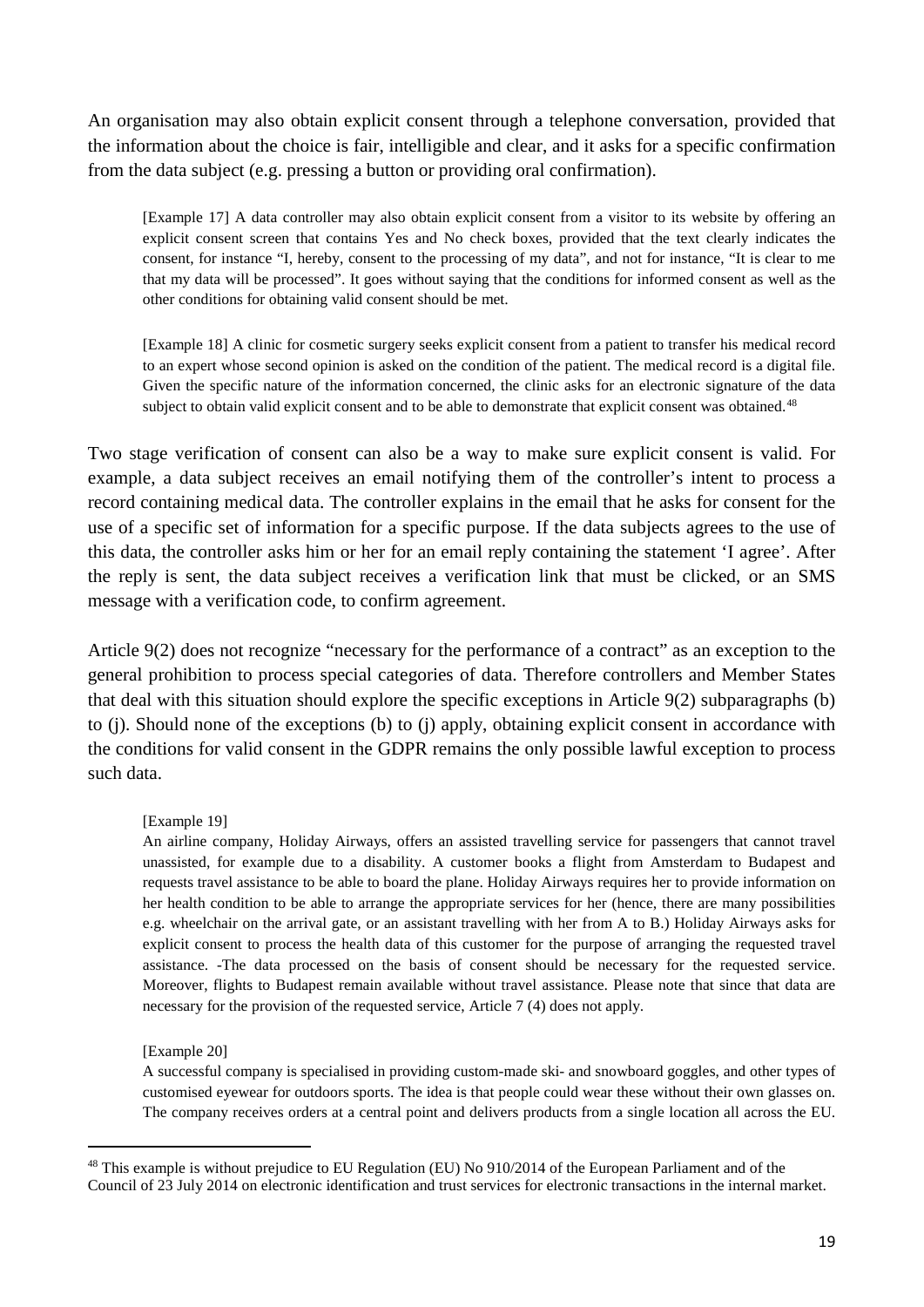In order to be able to provide its customised products to customers who are short-sighted, this controller requests consent for the use of information on customers' eye condition. Customers provide the necessary health data, such as their prescription data online when they place their order. Without this, it is not possible to provide the requested customized eyewear. The company also offers series of goggles with standardized correctional values. Customers that do not wish to share health data could opt for the standard versions. Therefore, an explicit consent under Article 9 is required and consent can be considered to be freely given.

## <span id="page-19-0"></span>**5. Additional conditions for obtaining valid consent**

The GDPR introduces requirements for controllers to make additional arrangements to ensure they obtain, and maintain and are able to demonstrate, valid consent. Article 7 of the GDPR sets out these additional conditions for valid consent, with specific provisions on keeping records of consent and the right to easily withdraw consent. Article 7 also applies to consent referred to in other articles of GDPR, e.g. Articles 8 and 9. Guidance on the additional requirement to demonstrate valid consent and on withdrawal of consent is provided below.

## **5.1.Demonstrate consent**

<span id="page-19-1"></span>In Article 7(1), the GDPR clearly outlines the explicit obligation of the controller to demonstrate a data subject's consent. The burden of proof will be on the controller, according to Article 7(1).

Recital 42 states: *"Where processing is based on the data subject's consent, the controller should be able to demonstrate that the data subject has given consent to the processing operation."*

Controllers are free to develop methods to comply with this provision in a way that is fitting in their daily operations. At the same time, the duty to demonstrate that valid consent has been obtained by a controller, should not in itself lead to excessive amounts of additional data processing. This means that controllers should have enough data to show a link to the processing (to show consent was obtained) but they shouldn't be collecting any more information than necessary.

It is up to the controller to prove that valid consent was obtained from the data subject. The GDPR does not prescribe exactly how this must be done. However, the controller must be able to prove that a data subject in a given case has consented. As long as a data processing activity in question lasts, the obligation to demonstrate consent exists. After the processing activity ends, proof of consent should be kept no longer then strictly necessary for compliance with a legal obligation or for the establishment, exercise or defence of legal claims, in accordance with Article 17(3)(b) and (e).

For instance, the controller may keep a record of consent statements received, so he can show how consent was obtained, when consent was obtained and the information provided to the data subject at the time shall be demonstrable. The controller shall also be able to show that the data subject was informed and the controller´s workflow met all relevant criteria for a valid consent. The rationale behind this obligation in the GDPR is that controllers must be accountable with regard to obtaining valid consent from data subjects and the consent mechanisms they have put in place. For example, in an online context, a controller could retain information on the session in which consent was expressed, together with documentation of the consent workflow at the time of the session, and a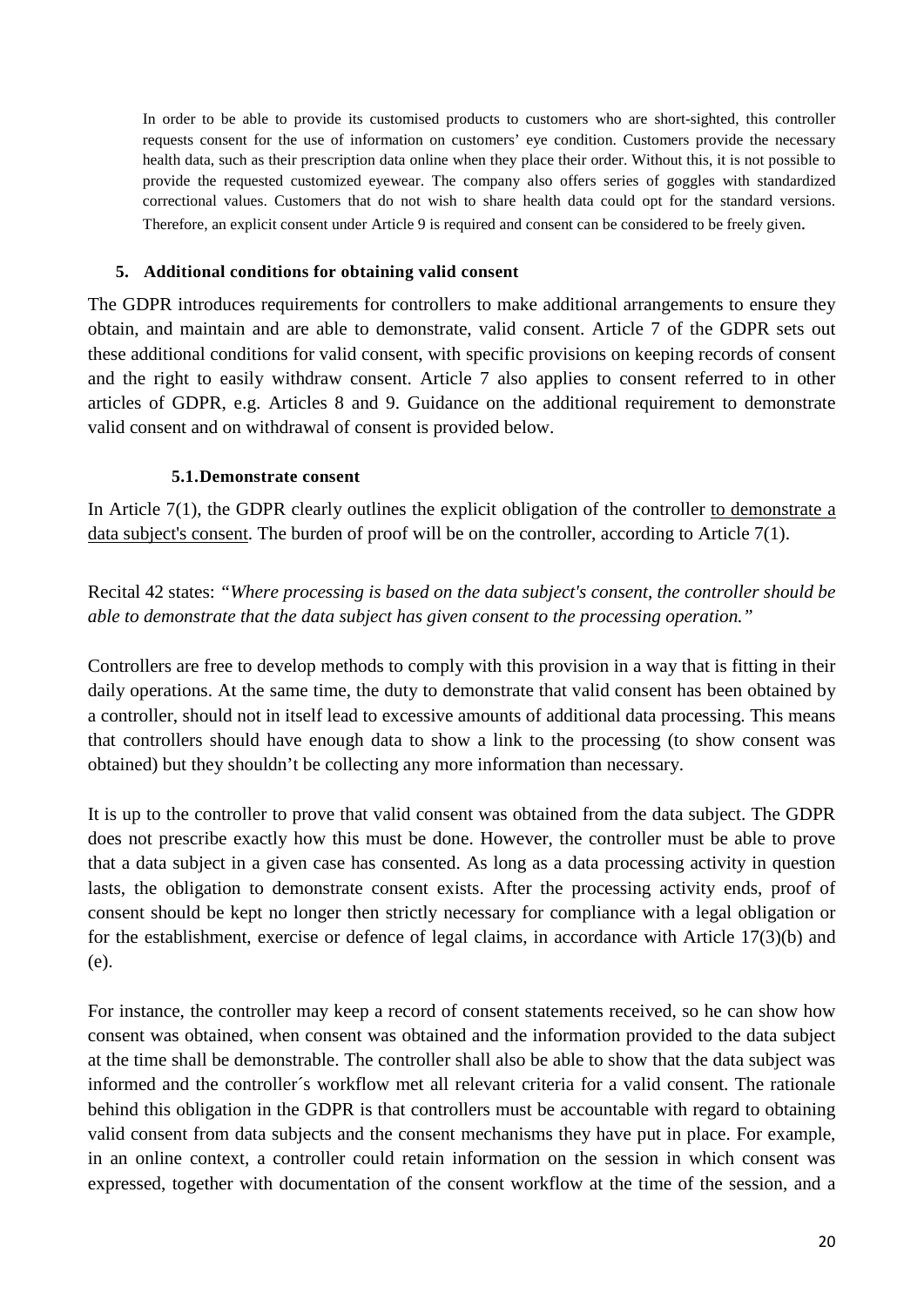copy of the information that was presented to the data subject at that time. It would not be sufficient to merely refer to a correct configuration of the respective website.

[Example 21] A hospital sets up a scientific research programme, called project X, for which dental records of real patients are necessary. Participants are recruited via telephone calls to patients that voluntarily agreed to be on a list of candidates that may be approached for this purpose. The controller seeks explicit consent from the data subjects for the use of their dental record. Consent is obtained during a phone call by recording an oral statement of the data subject in which the data subject confirms that they agree to the use of their data for the purposes of project X.

There is no specific time limit in the GDPR for how long consent will last. How long consent lasts will depend on the context, the scope of the original consent and the expectations of the data subject. If the processing operations change or evolve considerably then the original consent is no longer valid. If this is the case, then new consent needs to be obtained.

WP29 recommends as a best practice that consent should be refreshed at appropriate intervals. Providing all the information again helps to ensure the data subject remains well informed about how their data is being used and how to exercise their rights.<sup>[49](#page-20-1)</sup>

# **5.2.Withdrawal of consent**

<span id="page-20-0"></span>Withdrawal of consent is given a prominent place in the GDPR. The provisions and recitals on withdrawal of consent in the GDPR can be regarded as codification of the existing interpretation of this matter in WP29 Opinions. $50$ 

Article 7(3) of the GDPR prescribes that the controller must ensure that consent can be withdrawn by the data subject as easy as giving consent and at any given time. The GDPR does not say that giving and withdrawing consent must always be done through the same action.

However, when consent is obtained via electronic means through only one mouse-click, swipe, or keystroke, data subjects must, in practice, be able to withdraw that consent equally as easily. Where consent is obtained through use of a service-specific user interface (for example, via a website, an app, a log-on account, the interface of an IoT device or by e-mail), there is no doubt a data subject must be able to withdraw consent via the same electronic interface, as switching to another interface for the sole reason of withdrawing consent would require undue effort. Furthermore, the data subject should be able to withdraw his/her consent without detriment. This means, inter alia, that a controller must make withdrawal of consent possible free of charge or without lowering service levels. [51](#page-20-3)

<span id="page-20-1"></span> <sup>49</sup> See WP29 guidelines on transparency. [Citation to be finalized when available]

<span id="page-20-2"></span><sup>50</sup> WP29 has discussed this subject in their Opinion on consent (see Opinion 15/2011 on the definition of consent (WP 187), pp. 9, 13, 20, 27 and 32-33) and, inter alia, their Opinion on the use of location data. (see Opinion 5/2005 on the use of location data with a view to providing value-added services (WP 115), p. 7).

<span id="page-20-3"></span><sup>&</sup>lt;sup>51</sup> See also opinion WP29 Opinion 4/2010 on the European code of conduct of FEDMA for the use of personal data in direct marketing (WP 174) and the Opinion on the use of location data with a view to providing value-added services (WP 115).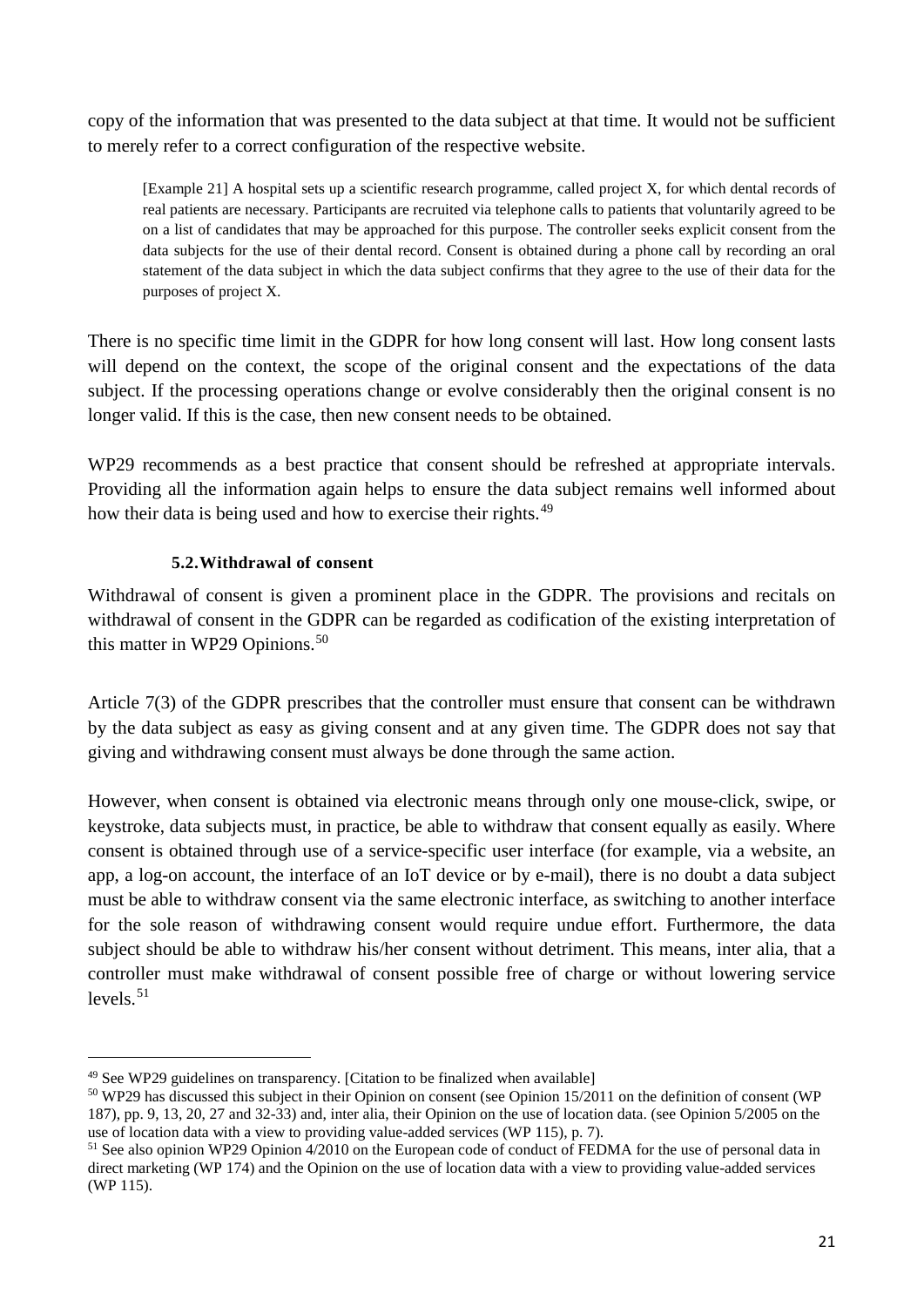[Example 22] A music festival sells tickets through an online ticket agent. With each online ticket sale, consent is requested in order to use contact details for marketing purposes. To indicate consent for this purpose, customers can select either No or Yes. The controller informs customers that they have the possibility to withdraw consent. To do this, they could contact a call centre on business days between 8am and 5pm, free of charge. The controller in this example does not comply with article 7(3) of the GDPR. Withdrawing consent in this case requires a telephone call during business hours, this is more burdensome than the one mouse-click needed for giving consent through the online ticket vendor, which is open 24/7.

The requirement of an easy withdrawal is described as a necessary aspect of valid consent in the GDPR. If the withdrawal right does not meet the GDPR requirements, then the consent mechanism of the controller does not comply with the GDPR. As mentioned in section 3.1 on the condition of *informed* consent, the controller must inform the data subject of the right to withdraw consent prior to actually giving consent, pursuant to Article 7(3) of the GDPR. Additionally, the controller must as part of the transparency obligation inform the data subjects on how to exercise their rights.<sup>[52](#page-21-0)</sup>

As a general rule, if consent is withdrawn, all data processing operations that were based on consent and took place before the withdrawal of consent - and in accordance with the GDPR - remain lawful, however, the controller must stop the processing actions concerned. If there is no other lawful basis justifying the processing (e.g. further storage) of the data, they should be deleted by the controller.[53](#page-21-1)

As mentioned earlier in these guidelines, it is very important that controllers assess the purposes for which data is actually processed and the lawful grounds on which it is based prior to collecting the data. Often companies need personal data for several purposes, and the processing is based on more than one lawful basis, e.g. customer data may be based on contract and consent. Hence, a withdrawal of consent does not mean a controller must erase data that are processed for a purpose that is based on the performance of the contract with the data subject. Controllers should therefore be clear from the outset about which purpose applies to each element of data and which lawful basis is being relied upon.

Controllers have an obligation to delete data that was processed on the basis of consent once that consent is withdrawn, assuming that there is no other purpose justifying the continued retention.<sup>[54](#page-21-2)</sup> Besides this situation, covered in Article 17 (1)(b), an individual data subject may request erasure of other data concerning him that is processed on another lawful basis, e.g. on the basis of Article  $6(1)(b)$ <sup>[55](#page-21-3)</sup> Controllers are obliged to assess whether continued processing of the data in question is appropriate, even in the absence of an erasure request by the data subject.<sup>[56](#page-21-4)</sup>

<span id="page-21-0"></span> <sup>52</sup> Recital 39 GDPR, which refers to Articles 13 and 14 of that Regulation, states that *"natural persons should be made aware of risks, rules, safeguards and rights in relation to the processing of personal data and how to exercise their rights in relation to such processing.*

<span id="page-21-1"></span> $53$  See Article 17(1)(b) and (3) GDPR.

<span id="page-21-2"></span> $<sup>54</sup>$  In that case, the other purpose justifying the processing must have its own separate legal basis. This does not mean</sup> the controller can swap from consent to another lawful basis, see section 6 below.

<span id="page-21-3"></span><sup>&</sup>lt;sup>55</sup> See Article 17, including exceptions that may apply, and Recital 65 GDPR

<span id="page-21-4"></span><sup>&</sup>lt;sup>56</sup> See also Article 5 (1)(e) GDPR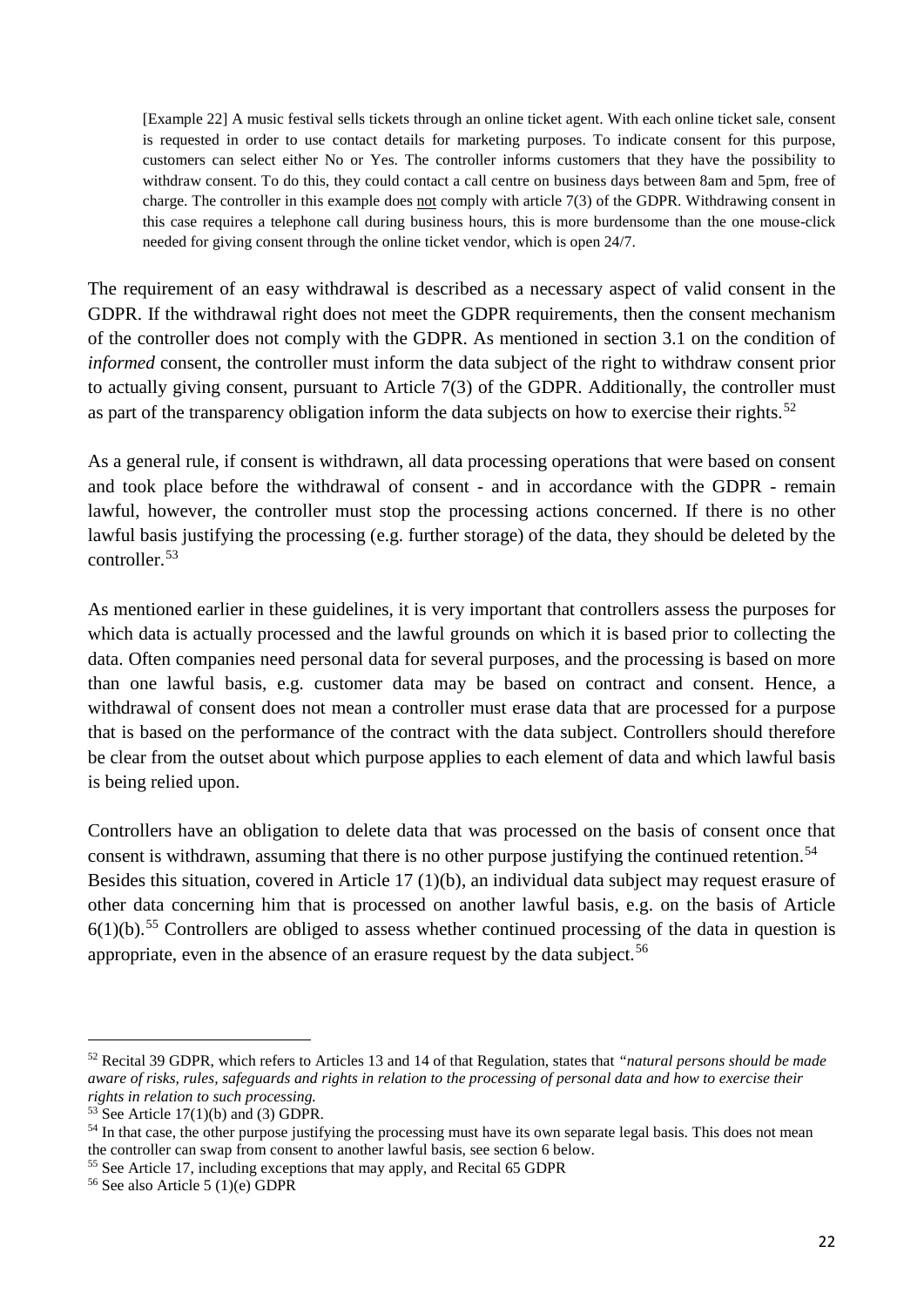In cases where the data subject withdraws his/her consent and the controller wishes to continue to process the personal data on another lawful basis, they cannot silently migrate from consent (which is withdrawn) to this other lawful basis. Any change in the lawful basis for processing must be notified to a data subject in accordance with the information requirements in Articles 13 and 14 and under the general principle of transparency.

## **6. Interaction between consent and other lawful grounds in Article 6 GDPR**

<span id="page-22-0"></span>Article 6 sets the conditions for a lawful personal data processing and describes six lawful bases on which a controller can rely. The application of one of these six bases must be established prior to the processing activity and in relation to a specific purpose.<sup>[57](#page-22-3)</sup>

It is important to note here that if a controller chooses to rely on consent for any part of the processing, they must be prepared to respect that choice and stop that part of the processing if an individual withdraws consent. Sending out the message that data will be processed on the basis of consent, while actually some other lawful basis is relied on, would be fundamentally unfair to individuals.

In other words, the controller cannot swap from consent to other lawful bases. For example, it is not allowed to retrospectively utilise the legitimate interest basis in order to justify processing, where problems have been encountered with the validity of consent. Because of the requirement to disclose the lawful basis which the controller is relying upon at the time of collection of personal data, controllers must have decided in advance of collection what the applicable lawful basis is.

# <span id="page-22-2"></span><span id="page-22-1"></span>**7. Specific areas of concern in the GDPR**

# **7.1.Children (Article 8)**

Compared to the current directive, the GDPR creates an additional layer of protection where personal data of vulnerable natural persons, especially children, are processed. Article 8 introduces additional obligations to ensure an enhanced level of data protection of children in relation to information society services. The reasons for the enhanced protection are specified in Recital 38: *" [...] they may be less aware of the risks, consequences and safeguards concerned and their rights in relation to the processing of personal data [...]"* Recital 38 also states that "*Such specific protection should, in particular, apply to the use of personal data of children for the purposes of marketing or creating personality or user profiles and the collection of personal data with regard to children when using services offered directly to a child."* The words 'in particular' indicate that the specific protection is not confined to marketing or profiling but includes the wider 'collection of personal data with regard to children'.

Article 8(1) states that where consent applies, in relation to the offer of information society services directly to a child, the processing of the personal data of a child shall be lawful where the child is at least 16 years old. Where the child is below the age of 16 years, such processing shall be lawful

<span id="page-22-3"></span><sup>&</sup>lt;sup>57</sup> Pursuant to Articles 13 (1)(c) and/or 14(1)(c), the controller must inform the data subject thereof.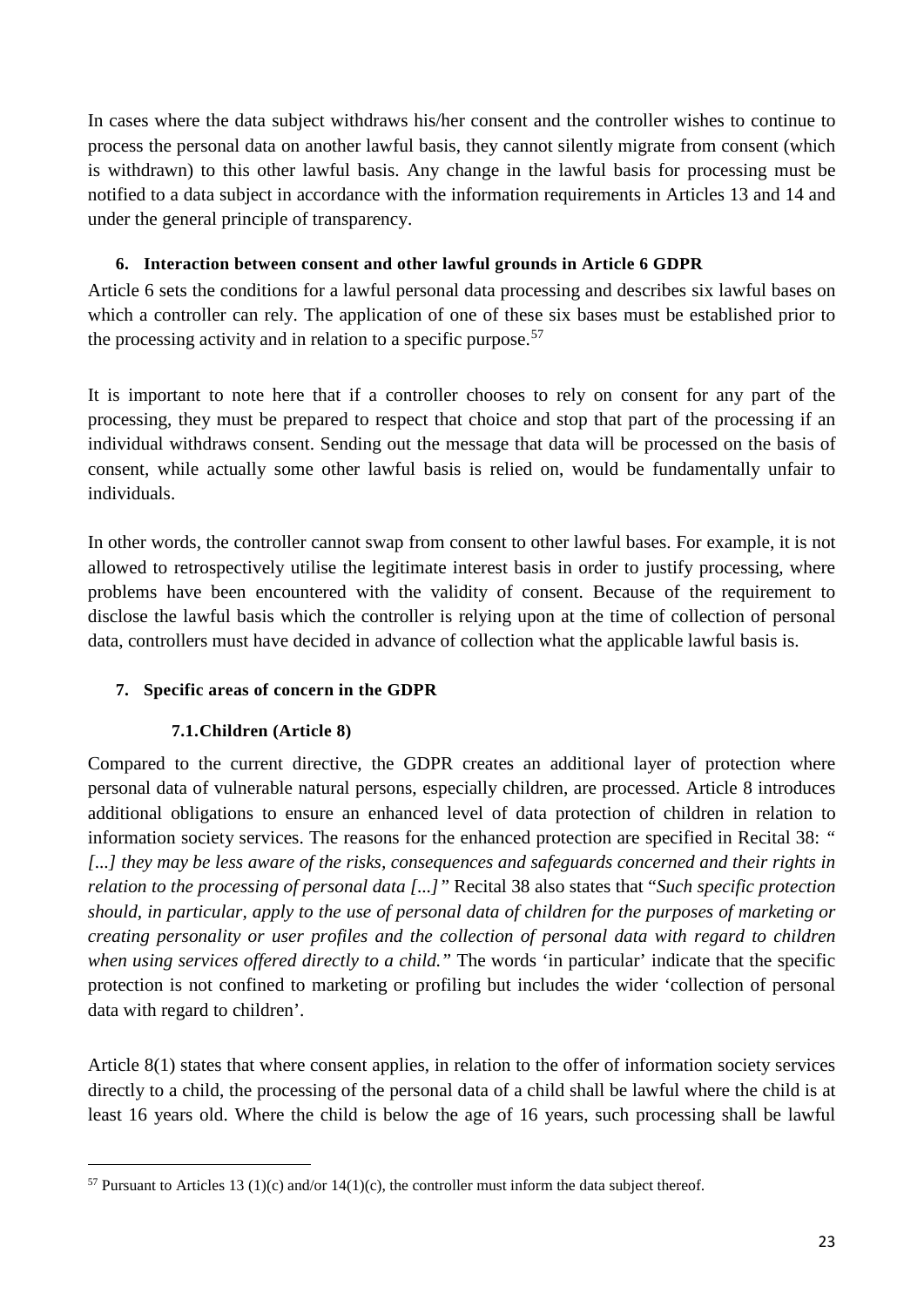only if and to the extent that consent is given or authorised by the holder of parental responsibility over the child.[58](#page-23-1) Regarding the age limit of valid consent the GDPR provides flexibility, Member States can provide by law a lower age, but this age cannot be below 13 years.

As mentioned in section 3.1. on informed consent, the information shall be understandable to the audience addressed by the controller, paying particular attention to the position of children. In order to obtain "informed consent" from a child, the controller must explain in language that is clear and plain for children how it intends to process the data it collects.[59](#page-23-2) If it is the parent that is supposed to consent, then a set of information may be required that allows adults to make an informed decision.

It is clear from the foregoing that Article 8 shall only apply when the following conditions are met:

- The processing is related to the offer of information society services directly to a child.<sup>[60](#page-23-3), [61](#page-23-4)</sup>
- The processing is based on consent.

# **7.1.1. Information society service**

<span id="page-23-0"></span>To determine the scope of the term 'information society service" in the GDPR, reference is made in Article 4(25) GDPR to Directive 2015/1535.

While assessing the scope of this definition, WP29 also refers to case law of the ECJ.<sup>[62](#page-23-5)</sup> The ECJ held that *information society services* cover contracts and other services that are concluded or transmitted on-line. Where a service has two economically independent components, one being the online component, such as the offer and the acceptance of an offer in the context of the conclusion of a contract or the information relating to products or services, including marketing activities, this component is defined as an information society service, the other component being the physical delivery or distribution of goods is not covered by the notion of an information society service. The online delivery of a service would fall within the scope of the term *information society service* in Article 8 GDPR.

<span id="page-23-1"></span> <sup>58</sup> Without prejudice to the possibility of Member State law to derogate from the age limit, see Article 8(1).

<span id="page-23-2"></span><sup>&</sup>lt;sup>59</sup> Recital 58 GDPR re-affirms this obligation, in stating that, where appropriate, a controller should make sure the information provided is understandable for children.

<span id="page-23-3"></span> $60$  According to Article 4(25) GDPR an information society service means a service as defined in point (b) of Article 1(1) of Directive 2015/1535: *"(b) 'service' means any Information Society service, that is to say, any service normally provided for remuneration, at a distance, by electronic means and at the individual request of a recipient of services. For the purposes of this definition: (i) 'at a distance' means that the service is provided without the parties being simultaneously present; (ii) 'by electronic means' means that the service is sent initially and received at its destination by means of electronic equipment for the processing (including digital compression) and storage of data, and entirely transmitted, conveyed and received by wire, by radio, by optical means or by other electromagnetic means; (iii) 'at the individual request of a recipient of services' means that the service is provided through the transmission of data on individual request."* An indicative list of services not covered by this definition is set out in Annex I of the said Directive. See also Recital 18 of Directive 2000/31.

<span id="page-23-4"></span><sup>61</sup> According to the UN Convention on the Protection of the Child, Article 1, *"[…] a child means every human being below the age of eighteen years unless under the law applicable to the child, majority is attained earlier,"* see United Nations, General Assembly Resolution 44/25 of 20 November 1989 (Convention on the Rights of the Child).

<span id="page-23-5"></span><sup>62</sup> See European Court of Justice, 2 December 2010 Case C-108/09, (*Ker-Optika)*, paragraphs 22 and 28. In relation to 'composite services', WP29 also refers to Case C-434/15 *(Asociacion Profesional Elite Taxi v Uber Systems Spain SL)*, para 40, which states that an information society service forming an integral part of an overall service whose main component is not an information society service (in this case a transport service), must not be qualified as 'an information society service'.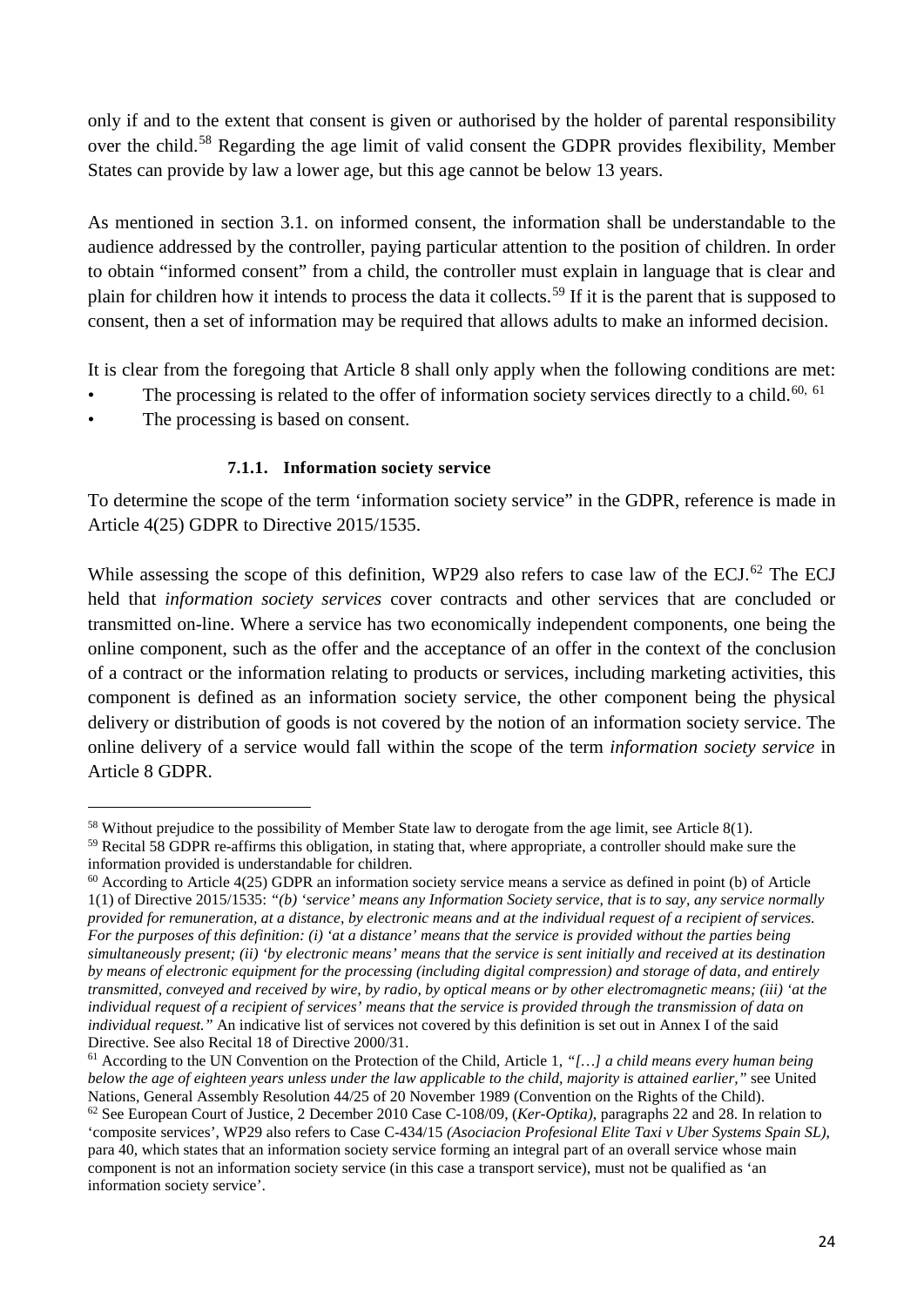## **7.1.2. Offered directly to a child**

<span id="page-24-0"></span>The inclusion of the wording 'offered directly to a child' indicates that Article 8 is intended to apply to some, not all information society services. In this respect, if an information society service provider makes it clear to potential users that it is only offering its service to persons aged 18 or over, and this is not undermined by other evidence (such as the content of the site or marketing plans) then the service will not be considered to be 'offered directly to a child' and Article 8 will not apply.

## **7.1.3. Age**

<span id="page-24-1"></span>The GDPR specifies that *"Member States may provide by law for a lower age for those purposes provided that such lower age is not below 13 years."* The controller must be aware of those different national laws, by taking into account the public targeted by its services. In particular it should be noted that a controller providing a cross-border service cannot always rely on complying with only the law of the Member State in which it has its main establishment but may need to comply with the respective national laws of each Member State in which it offers the information society service(s). This depends on whether a Member State chooses to use the place of main establishment of the controller as a point of reference in its national law, or the residence of the data subject. First of all the Member States shall consider the best interests of the child during making their choice. The Working Group encourages the Member States to search for a harmonized solution in this matter.

When providing information society services to children on the basis of consent, controllers will be expected to make reasonable efforts to verify that the user is over the age of digital consent, and these measures should be proportionate to the nature and risks of the processing activities.

If the users state that they are over the age of digital consent then the controller can carry out appropriate checks to verify that this statement is true. Although the need to undertake reasonable efforts to verify age is not explicit in the GDPR it is implicitly required, for if a child gives consent while not old enough to provide valid consent on their own behalf, then this will render the processing of data unlawful.

If the user states that he/she is below the age of digital consent then the controller can accept this statement without further checks, but will need to go on to obtain parental authorisation and verify that the person providing that consent is a holder of parental responsibility.

Age verification should not lead to excessive data processing. The mechanism chosen to verify the age of a data subject should involve an assessment of the risk of the proposed processing. In some low-risk situations, it may be appropriate to require a new subscriber to a service to disclose their year of birth or to fill out a form stating they are (not) a minor.<sup>[63](#page-24-2)</sup> If doubts arise the controller

<span id="page-24-2"></span> $63$  Although this may not be a watertight solution in all cases, it is an example to deal with this provision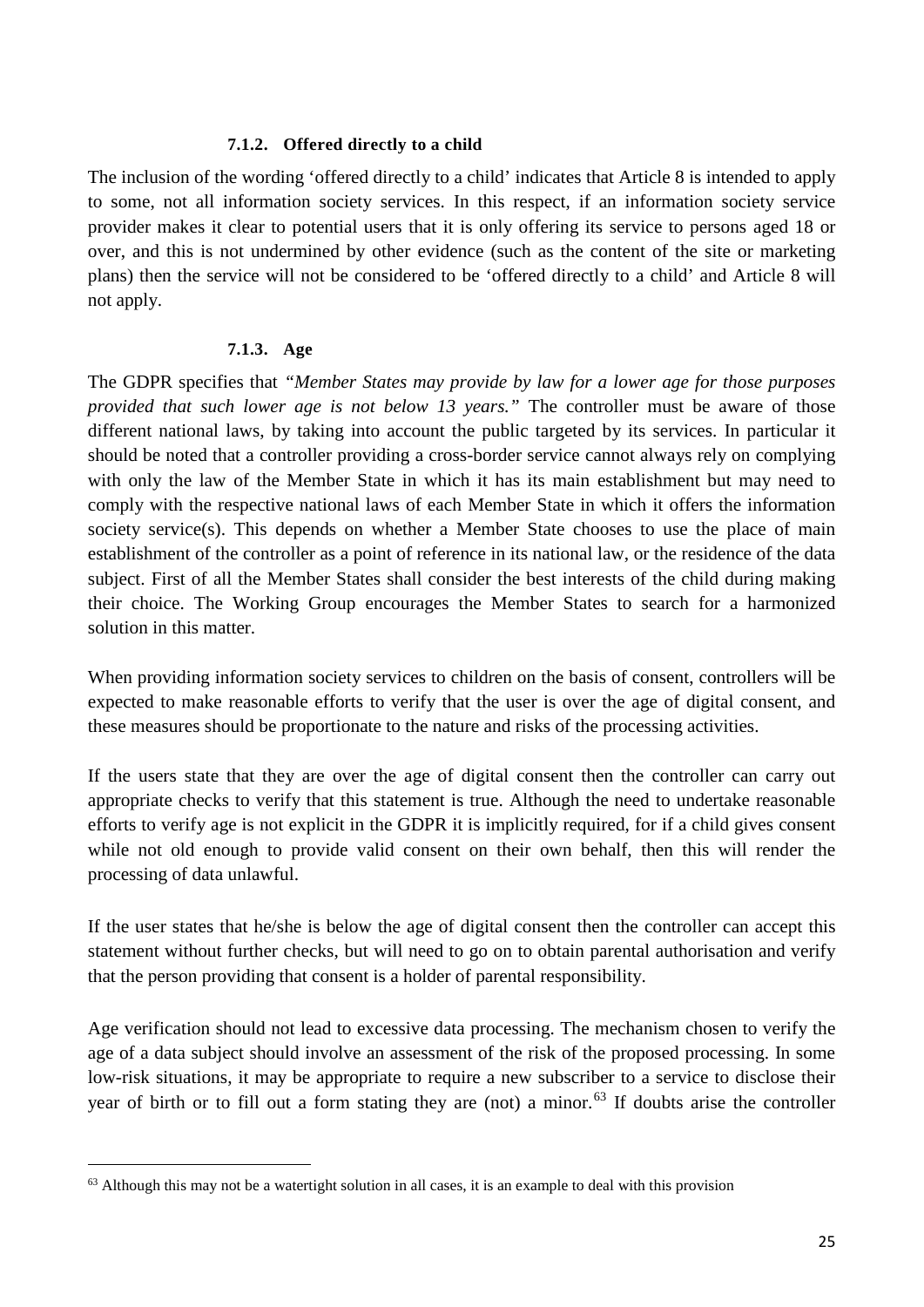should review their age verification mechanisms in a given case and consider whether alternative checks are required. [64](#page-25-1)

## **7.1.4. Children's consent and parental responsibility**

<span id="page-25-0"></span>Regarding the authorisation of a holder of parental responsibility, the GDPR does not specify practical ways to gather the parent's consent or to establish that someone is entitled to perform this action.<sup>[65](#page-25-2)</sup> Therefore, the WP29 recommends the adoption of a proportionate approach, in line with Article 8(2) GDPR and Article 5(1)(c) GDPR (data minimisation). A proportionate approach may be to focus on obtaining a limited amount of information, such as contact details of a parent or guardian.

What is reasonable, both in terms of verifying that a user is old enough to provide their own consent, and in terms of verifying that a person providing consent on behalf of a child is a holder of parental responsibility, may depend upon the risks inherent in the processing as well as the available technology. In low-risk cases, verification of parental responsibility via email may be sufficient. Conversely, in high-risk cases, it may be appropriate to ask for more proof, so that the controller is able to verify and retain the information pursuant to Article  $7(1)$  GDPR.<sup>[66](#page-25-3)</sup> Trusted third party verification services may offer solutions which minimise the amount of personal data the controller has to process itself.

[Example 23] An online gaming platform wants to make sure underage customers only subscribe to its services with the consent of their parents or guardians. The controller follows these steps:

Step 1: ask the user to state whether they are under or over the age of 16 (or alternative age of digital consent) If the user states that they are under the age of digital consent:

Step 2: service informs the child that a parent or guardian needs to consent or authorise the processing before the service is provided to the child. The user is requested to disclose the email address of a parent or guardian.

Step 3: service contacts the parent or guardian and obtains their consent via email for processing and take reasonable steps to confirm that the adult has parental responsibility.

Step 4: in case of complaints, the platform takes additional steps to verify the age of the subscriber.

If the platform has met the other consent requirements, the platform can comply with the additional criteria of Article 8 GDPR by following these steps.

The example shows that the controller can put itself in a position to show that reasonable efforts have been made to ensure that valid consent has been obtained, in relation to the services provided to a child. Article 8(2) particularly adds that "*The controller shall make reasonable efforts to verify that consent is given or authorised by the holder of parental responsibility over the child, taking into consideration available technology."*

<span id="page-25-1"></span> <sup>64</sup> See WP29 Opinion 5/2009 on social networking services (WP 163).

<span id="page-25-3"></span><span id="page-25-2"></span> $65$  WP 29 notes that it not always the case that the holder of parental responsibility is the natural parent of the child and that parental responsibility can be held by multiple parties which may include legal as well as natural persons. <sup>66</sup> For example, a parent or guardian could be asked to make a payment of  $\epsilon$ 0,01 to the controller via a bank transaction, including a brief confirmation in the description line of the transaction that the bank account holder is a holder of parental responsibility over the user. Where appropriate, an alternative method of verification should be provided to prevent undue discriminatory treatment of persons that do not have a bank account.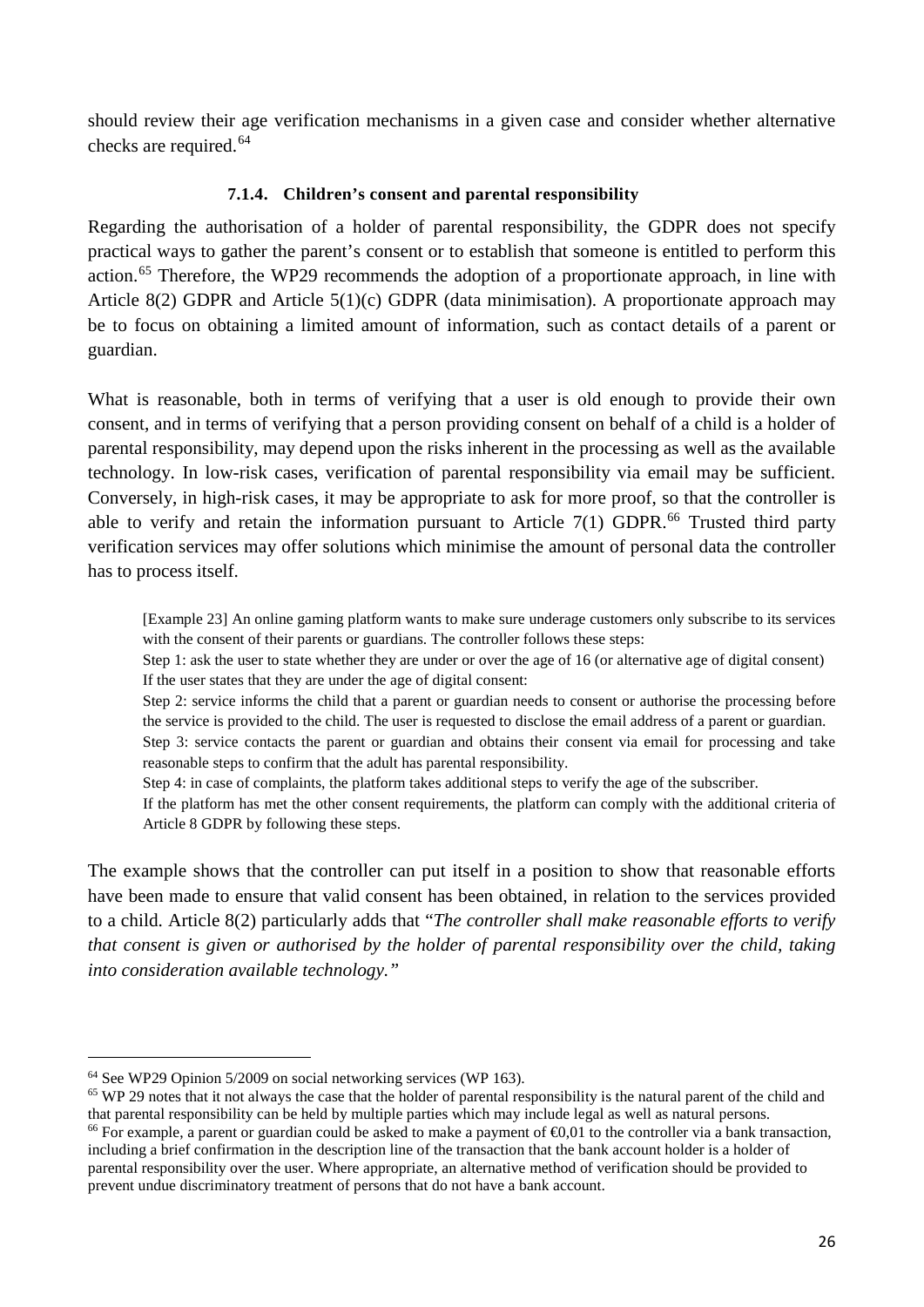It is up to the controller to determine what measures are appropriate in a specific case. As a general rule, controllers should avoid verification solutions which themselves involve excessive collection of personal data.

WP29 acknowledges that there may be cases where verification is challenging (for example where children providing their own consent have not yet established an 'identity footprint', or where parental responsibility is not easily checked. This can be taken into account when deciding what efforts are reasonable, but controllers will also be expected to keep their processes and the available technology under constant review.

With regard to the data subject's autonomy to consent to the processing of their personal data and have full control over the processing, consent by a holder of parental responsibility or authorized by a holder of parental responsibility for the processing of personal data of children can be confirmed, modified or withdrawn, once the data subject reaches the age of digital consent.

In practice, this means that if the child does not take any action, consent given by a holder of parental responsibility or authorized by a holder of parental responsibility for the processing of personal data given prior to the age of digital consent, will remain a valid ground for processing.

After reaching the age of digital consent, the child will have the possibility to withdraw the consent himself, in line with Article 7(3). In accordance with the principles of fairness and accountability, the controller must inform the child about this possibility.<sup>[67](#page-26-1)</sup>

It is important to point out that in accordance with Recital 38, consent by a parent or guardian is not required in the context of preventive or counselling services offered directly to a child. For example the provision of child protection services offered online to a child by means of an online chat service do not require prior parental authorisation.

Finally, the GDPR states that the rules concerning parental authorization requirements vis-à-vis minors shall not interfere with "the general contract law of Member States such as the rules on the validity, formation or effect of a contract in relation to a child". Therefore, the requirements for valid consent for the use of data about children are part of a legal framework that must be regarded as separate from national contract law. Therefore, this guidance paper does not deal with the question whether it is lawful for a minor to conclude online contracts. Both legal regimes may apply simultaneously, and, the scope of the GDPR does not include harmonization of national provisions of contract law.

## <span id="page-26-0"></span>**7.2. Scientific research**

The definition of scientific research purposes has substantial ramifications for the range of data processing activities a controller may undertake. The term *'scientific research'* is not defined in the GDPR. Recital 159 states "(…) *For the purposes of this Regulation, the processing of personal data for scientific research purposes should be interpreted in a broad manner.* (…)", however the WP29

<span id="page-26-1"></span> $67$  Also, data subjects should be aware of the right to be forgotten as laid down in Article 17, which is in particular relevant for consent given when the data subject was still a child, see recital 63.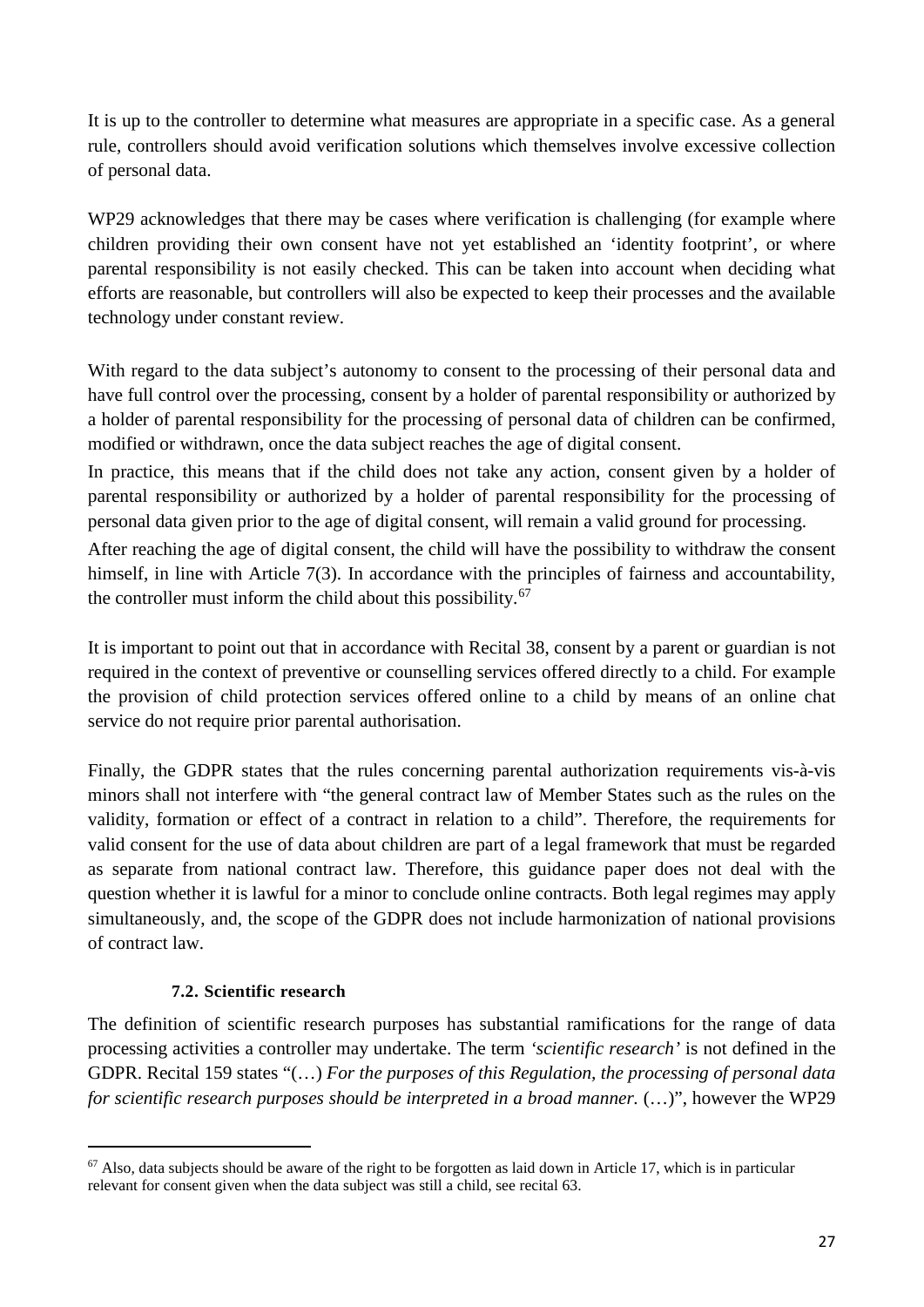considers the notion may not be stretched beyond its common meaning and understands that '*scientific research'* in this context means a research project set up in accordance with relevant sector-related methodological and ethical standards, in conformity with good practice.

When consent is the legal basis for conducting research in accordance with the GDPR, this consent for the use of personal data should be distinguished from other consent requirements that serve as an ethical standard or procedural obligation. An example of such a procedural obligation, where the processing is based not on consent but on another legal basis, is to be found in the Clinical Trials Regulation. In the context of data protection law, the latter form of consent could be considered as an additional safeguard.<sup>[68](#page-27-0)</sup> At the same time, the GDPR does not restrict the application of Article 6 to consent alone, with regard to processing data for research purposes. As long as appropriate safeguards are in place, such as the requirements under Article 89(1), and the processing is fair, lawful, transparent and accords with data minimisation standards and individual rights, other lawful bases such as Article  $6(1)(e)$  or (f) may be available.<sup>[69](#page-27-1)</sup> This also applies to special categories of data pursuant to the derogation of Article  $9(2)(i).^{70}$  $9(2)(i).^{70}$  $9(2)(i).^{70}$ 

Recital 33 seems to bring some flexibility to the degree of specification and granularity of consent in the context of scientific research. Recital 33 states: "*It is often not possible to fully identify the purpose of personal data processing for scientific research purposes at the time of data collection. Therefore, data subjects should be allowed to give their consent to certain areas of scientific research when in keeping with recognised ethical standards for scientific research. Data subjects should have the opportunity to give their consent only to certain areas of research or parts of research projects to the extent allowed by the intended purpose*."

First, it should be noted that Recital 33 does not disapply the obligations with regard to the requirement of specific consent. This means that, in principle, scientific research projects can only include personal data on the basis of consent if they have a well-described purpose. For the cases where purposes for data processing within a scientific research project cannot be specified at the outset, Recital 33 allows as an exception that the purpose may be described at a more general level.

Considering the strict conditions stated by Article 9 GDPR regarding the processing of special categories of data, WP29 notes that when special categories of data are processed on the basis of explicit consent, applying the flexible approach of Recital 33 will be subject to a stricter interpretation and requires a high degree of scrutiny.

When regarded as a whole, the GDPR cannot be interpreted to allow for a controller to navigate around the key principle of specifying purposes for which consent of the data subject is asked.

<span id="page-27-0"></span> <sup>68</sup> See also Recital 161 of the GDPR.

<span id="page-27-1"></span> $^{69}$  Article 6(1)(c) may also be applicable for parts of the processing operations specifically required by law, such as gathering reliable and robust data following the protocol as approved by the Member State under the Clinical Trial Regulation.

<span id="page-27-2"></span> $70$  Specific testing of medicinal products may take place on the basis of an EU or national law pursuant to Article  $9(2)(i)$ .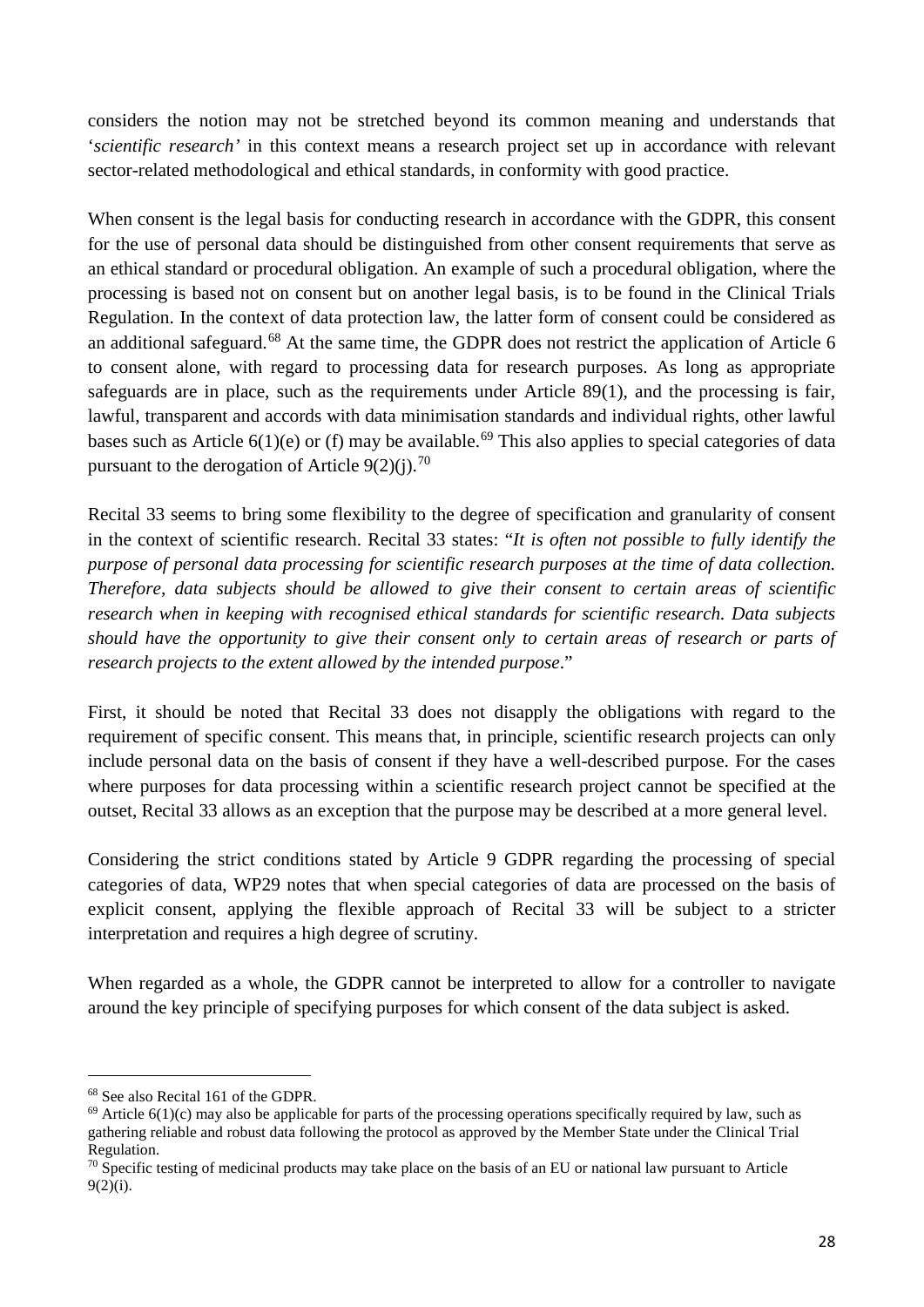When research purposes cannot be fully specified, a controller must seek other ways to ensure the essence of the consent requirements are served best, for example, to allow data subjects to consent for a research purpose in more general terms and for specific stages of a research project that are already known to take place at the outset. As the research advances, consent for subsequent steps in the project can be obtained before that next stage begins. Yet, such a consent should still be in line with the applicable ethical standards for scientific research.

Moreover, the controller may apply further safeguards in such cases. Article 89(1), for example, highlights the need for safeguards in data processing activities for scientific or historical or statistical purposes. These purposes "*shall be subject to appropriate safeguards, in accordance with this regulation, for the rights and freedoms of data subject*." Data minimization, anonymisation and data security are mentioned as possible safeguards.<sup>[71](#page-28-0)</sup> Anonymisation is the preferred solution as soon as the purpose of the research can be achieved without the processing of personal data.

Transparency is an additional safeguard when the circumstances of the research do not allow for a specific consent. A lack of purpose specification may be offset by information on the development of the purpose being provided regularly by controllers as the research project progresses so that, over time, the consent will be as specific as possible. When doing so, the data subject has at least a basic understanding of the state of play, allowing him/her to assess whether or not to use, for example, the right to withdraw consent pursuant to Article  $7(3)$ .<sup>[72](#page-28-1)</sup>

Also, having a comprehensive research plan available for data subjects to take note of, before they consent could help to compensate a lack of purpose specification.<sup>[73](#page-28-2)</sup> This research plan should specify the research questions and working methods envisaged as clearly as possible. The research plan could also contribute to compliance with Article 7(1), as controllers need to show what information was available to data subjects at the time of consent in order to be able to demonstrate that consent is valid.

It is important to recall that where consent is being used as the lawful basis for processing there must be a possibility for a data subject to withdraw that consent. WP29 notes that withdrawal of consent could undermine types scientific research that require data that can be linked to individuals, however the GDPR is clear that consent can be withdrawn and controllers must act upon this – there

<span id="page-28-0"></span><sup>&</sup>lt;sup>71</sup> See for example Recital 156. The processing of personal data for scientific purposes should also comply with other relevant legislation such as on clinical trials, see Recital 156, mentioning Regulation (EU) No 536/2014 of the European Parliament and of the Council of 16 April 2014 on clinical trials on medicinal products for human use. See also WP29 Opinion 15/2011 on the definition of consent (WP 187), p. 7: *"Moreover, obtaining consent does not negate the controller's obligations under Article 6 with regard to fairness, necessity and proportionality, as well as data quality. For instance, even if the processing of personal data is based on the consent of the user, this would not legitimise the collection of data which is excessive in relation to a particular purpose*." *[…] As a principle, consent should not be seen as an exemption from the other data protection principles, but as a safeguard. It is primarily a ground for lawfulness, and it does not waive the application of other principles."*

<span id="page-28-1"></span><sup>&</sup>lt;sup>72</sup> Other transparency measures may also be relevant. When controllers engage in data processing for scientific purposes, while full information cannot be provided at the outset, they could designate a specific contact person for data subjects to address with questions.

<span id="page-28-2"></span><sup>73</sup> Such a possibility can be found in Article 14(1) of the current Personal Data Act of Finland (*Henkilötietolaki*, 523/1999)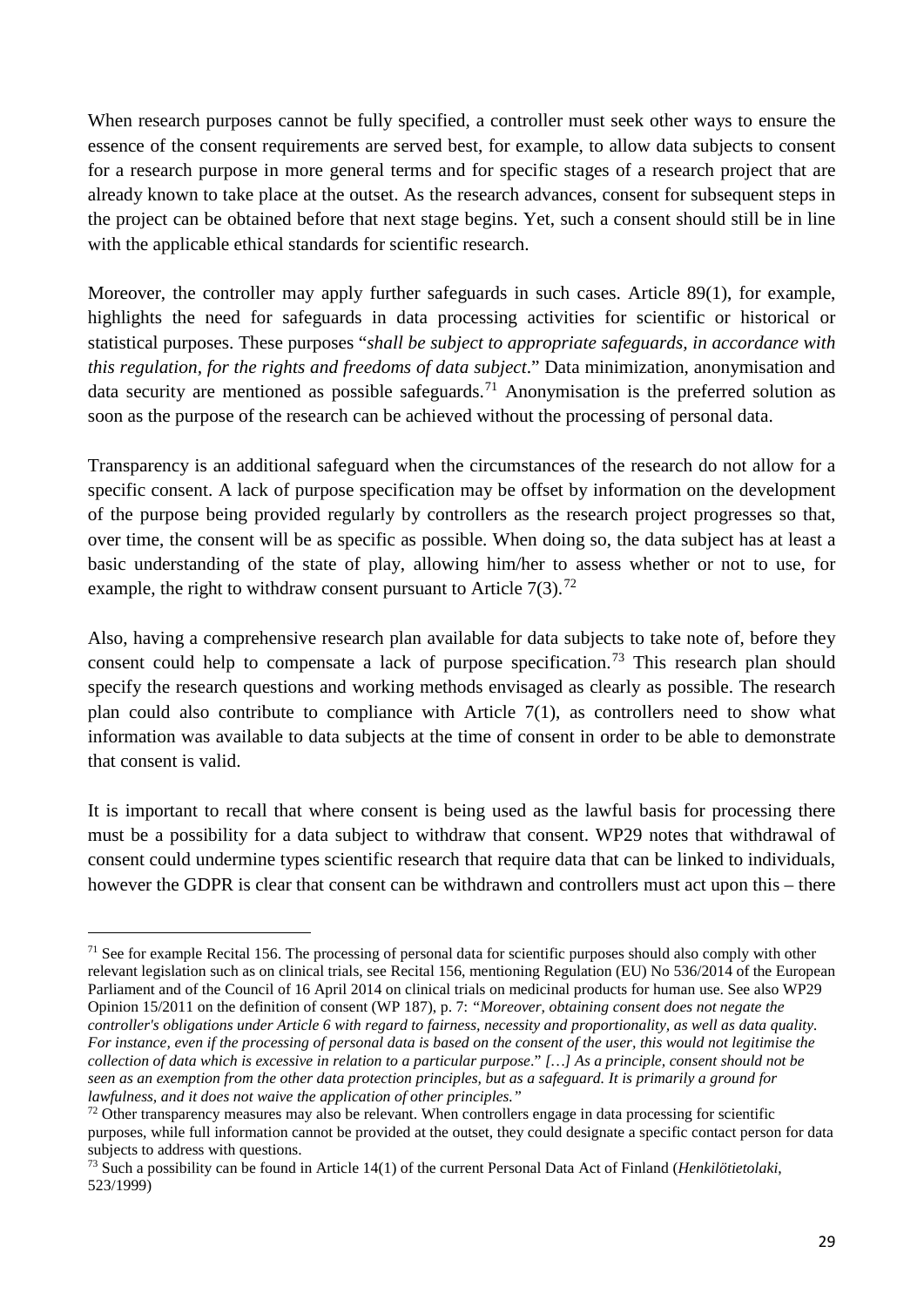is no exemption to this requirement for scientific research. If a controller receives a withdrawal request, it must in principle delete the personal data straight away if it wishes to continue to use the data for the purposes of the research.<sup>[74](#page-29-2)</sup>

## **7.3.Data subject's rights**

<span id="page-29-0"></span>If a data processing activity is based on a data subject's consent, this will affect that individual's rights. Data subjects may have the right to data portability (Article 20) when processing is based on consent. At the same time, the right to object (Article 21) does not apply when processing is based on consent, although the right to withdraw consent at any time may provide a similar outcome.

Articles 16 to 20 of the GDPR indicate that (when data processing is based on consent), data subjects have the right to erasure when consent has been withdrawn and the rights to restriction, rectification and access.[75](#page-29-3)

## <span id="page-29-1"></span>**8. Consent obtained under Directive 95/46/EC**

Controllers that currently process data on the basis of consent in compliance with national data protection law are not automatically required to completely refresh all existing consent relations with data subjects in preparation for the GDPR. Consent which has been obtained to date continues to be valid in so far as it is in line with the conditions laid down in the GDPR.

It is important for controllers to review current work processes and records in detail, before 25 May 2018, to be sure existing consents meet the GDPR standard (see Recital 171 of the GDPR<sup>[76](#page-29-4)</sup>). In practice, the GDPR raises the bar with regard to implementing consent mechanisms and introduces several new requirements that require controllers to alter consent mechanisms, rather than rewriting privacy policies alone.[77](#page-29-5)

For example, as the GDPR requires that a controller must be able to demonstrate that valid consent was obtained, all presumed consents of which no references are kept will automatically be below the consent standard of the GDPR and will need to be renewed. Likewise as the GDPR requires a "statement or a clear affirmative action", all presumed consents that were based on a more implied form of action by the data subject (e.g. a pre-ticked opt-in box) will also not be apt to the GDPR standard of consent.

<span id="page-29-2"></span> <sup>74</sup> See also WP29 Opinion 05/2014 on "Anonymisation Techniques" (WP216).

<span id="page-29-3"></span><sup>&</sup>lt;sup>75</sup> In cases where certain data processing activities are restricted in accordance with Article 18, GDPR, consent of the data subject may be needed to lift restrictions.

<span id="page-29-4"></span><sup>76</sup> Recital 171 GDPR states: "*Directive 95/46/EC should be repealed by this Regulation. Processing already under way on the date of application of this Regulation should be brought into conformity with this Regulation within the period of two years after which this Regulation enters into force. Where processing is based on consent pursuant to Directive 95/46/EC, it is not necessary for the data subject to give his or her consent again if the manner in which the consent has been given is in line with the conditions of this Regulation, so as to allow the controller to continue such processing after the date of application of this Regulation. Commission decisions adopted and authorisations by supervisory authorities based on Directive 95/46/EC remain in force until amended, replaced or repealed.*"

<span id="page-29-5"></span> $77$  As indicated in the introduction, the GDPR provides further clarification and specification of the requirements for obtaining and demonstrating valid consent. Many of the new requirements build upon Opinion 15/2011 on consent.